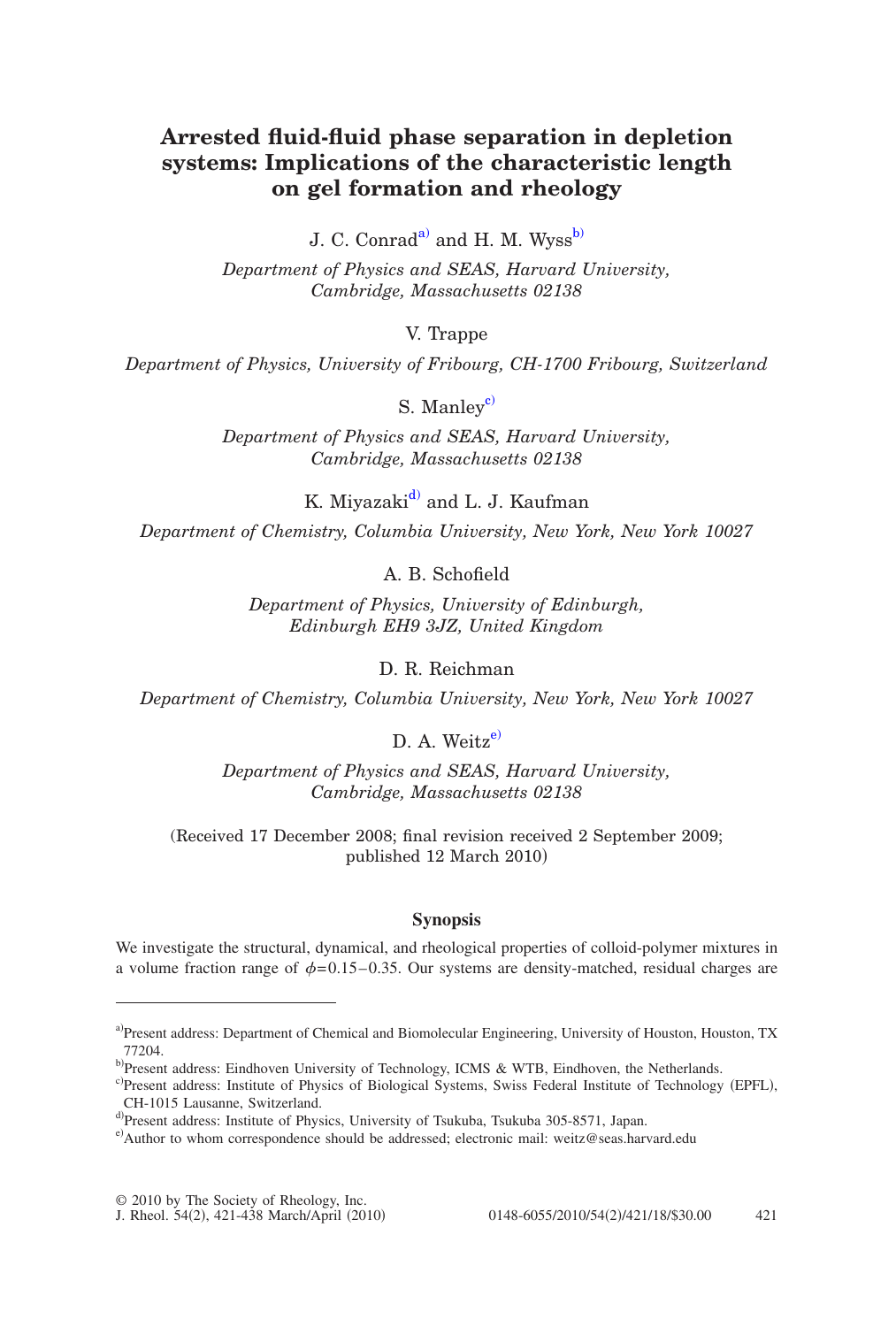screened, and the polymer-colloid size ratio is  $\sim 0.37$ . For these systems, the transition to kinetically arrested states, including disconnected clusters and gels, coincides with the fluid-fluid phase separation boundary. Structural investigations reveal that the characteristic length, *L*, of the networks is a strong function of the quench depth: for shallow quenches, *L* is significantly larger than that obtained for deep quenches. By contrast, *L* is for a given quench depth almost independent of  $\phi$ ; this indicates that the strand thickness increases with  $\phi$ . The strand thickness determines the linear rheology: the final relaxation time exhibits a strong dependence on  $\phi$ , whereas the high frequency modulus does not. We present a simple model based on estimates of the strand breaking time and shear modulus that semiquantitatively describes the observed behavior. © 2010 The Society of Rheology. [DOI: 10.1122/1.3314295]

# **I. INTRODUCTION**

Colloidal suspensions exhibit a wide ran[ge of disordered dynamically a](#page-16-0)r[rested states,](#page-16-1) [includi](#page-16-1)ng repulsive and attractive glasses [Pusey [and van Megen](#page-16-2) (1987); [Pham](#page-16-3) et al. (2002)][, ramified gels](#page-17-1) [[Weitz](#page-17-0) [and](#page-17-0) [Oliveria](#page-17-0) (1984); Lin et al. (1989); Poon et al. (1995); [Verhaegh](#page-16-5) et al. (1997)], and disconnected glassy cluster phases [[Sedgwick](#page-16-4) et al. (2004); Lu et al. (2006)]. The two main control parameters driving this dynamic arrest are the particle volume fraction,  $\phi$ , and the magnitude of the attractive interaction energy, *U*. In the li[mit of low](#page-16-6)  $\phi$  and large U[, irrevers](#page-16-7)i[ble aggregation leads to th](#page-17-0)[e formation of fra](#page-16-2)ctal gels [Kolb *et al.* (1983); Meakin (1983); Weitz and Oliveria (1984); Lin *et al.* (1989)]. In the limit of very low *U*, increasing  $\phi$  leads to the arrest in a glassy state, where the [particles are p](#page-16-0)ermanently trapped within cages of nearest neighbors [Pusey](#page-16-0) [and](#page-16-0) [van](#page-16-0) Megen  $(1987)$ ]. Between these two limits, at intermediate *U* and  $\phi$ , the interplay between [fluid-fluid ph](#page-16-3)[ase separation and glass](#page-17-1)[y arrest drives the t](#page-15-0)[ransitions to arrested s](#page-16-8)tates [Poon](#page-16-3) et al. (1995); Verhaegh et al. (1997); Foffi et al. (2005); Manley et al. (2005); [Buzzacaro](#page-15-1) *[et](#page-15-1) [al.](#page-15-1)* (2007); [Cardinaux](#page-15-2) *et al.* (2007); [Charbonneau](#page-15-3) [and](#page-15-3) [Reichman](#page-15-3) (2007); Lu *et al.* ([2008](#page-16-9))]. This interplay has been recently the subject of inten[se research, which indica](#page-16-4)ted [that parameter](#page-16-5)s such as the range of the attractive potential [[Sedgwick](#page-16-10) et al. (2004); [Lu](#page-16-5) et al. (2006)], the density matching conditions [Shah et al. (2003); [Sedgwick](#page-16-4) et al. ([2004](#page-16-4))][, and the pre](#page-16-4)[sence of Coulomb intera](#page-17-2)ctions [[Groenewold](#page-16-11) [and](#page-16-11) [Kegel](#page-16-11) (2001); [Sedg-](#page-16-4)wick et al. (2004); Stradner et al. (2004); [Sanchez](#page-16-12) [and](#page-16-12) [Bartlett](#page-16-12) (2005); [Dibble](#page-15-4) et al. ([2006](#page-15-4))] can significantly alter the observed behavior. This wide variety of parameters is one of the key difficulties in experimental investigations, where control over all of them is not always easily achieved. To date, the model system offering the best control is the well-studied depletion system composed of poly-methylmethacrylate (PMMA) spheres and polystyrene coils.

In this work we use such a system to explore the phase behavior of colloidal systems with a medium range attraction (polymer-colloid size ratio  $\sim$ 0.37). Our systems are density matched and the effect of charges is minimized by the addition of salt. We explore a volume fraction range of  $\phi$  = 0.15–0.35, where we find that the arrest of the fluid-fluid phase separation leads to both disconnected clusters and space-spanning networks. These networks are composed of interconnected strands, whose characteristic length scale, *L*, decreases as the quench depth increases; however, *L* is independent of particle volume fraction, implying that the strand thickness increases with  $\phi$ . The mechanics of these networks are determined by the strand thickness. The high frequency shear modulus depends only weakly on  $\phi$ , while the relaxation time exhibits a strong dependence. We propose a simple model that accounts for this behavior by incorporating the effects of heterogeneity of the strands, which results in weak points that are most likely to break. This picture also accounts for the origin of the glassy cluster phase through the competition between strand breaking and cluster diffusion. We also rational-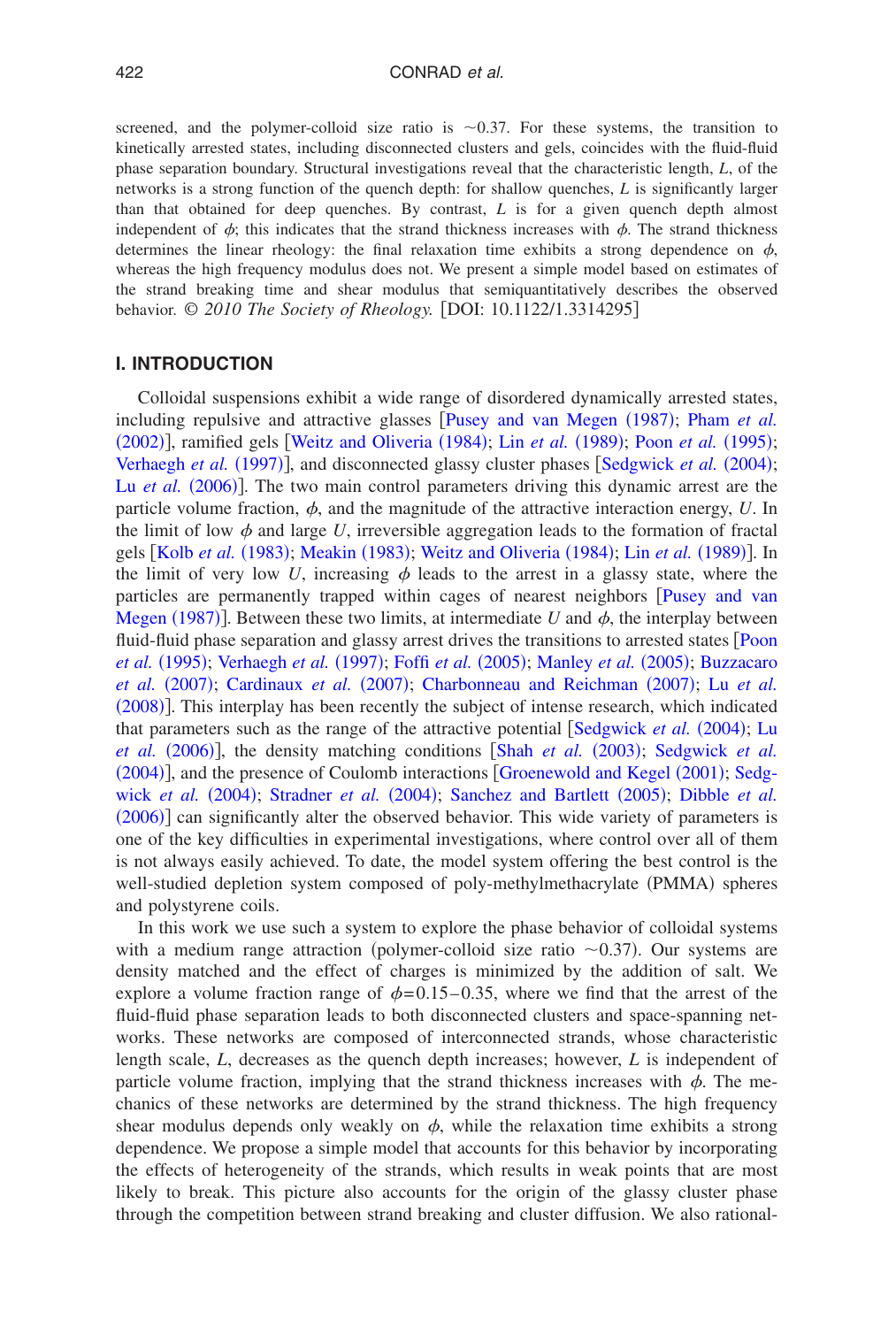| $\varphi$ | $c_p^{\rm tot}$<br>(mg/mL) | $\boldsymbol{c}_p$<br>(mg/mL) |
|-----------|----------------------------|-------------------------------|
| 0.15      | 5.88                       | 7.93                          |
|           | 4.75                       | 6.41                          |
| 0.20      | 4.50                       | 6.98                          |
|           | 4.27                       | 6.62                          |
|           | 3.74                       | 5.80                          |
|           | 3.54                       | 5.49                          |
|           | 3.28                       | 5.09                          |
|           | 2.94                       | 4.56                          |
| 0.25      | 4.04                       | 7.43                          |
|           | 3.72                       | 6.84                          |
|           | 3.35                       | 6.16                          |
|           | 3.03                       | 5.57                          |
|           | 2.87                       | 5.28                          |
|           | 2.63                       | 4.84                          |
|           | 2.29                       | 4.21                          |
| 0.35      | 2.59                       | 7.64                          |
|           | 1.95                       | 5.75                          |
|           | 1.74                       | 5.13                          |

<span id="page-2-0"></span>**TABLE I.** List of samples with nonzero polymer concentrations studied in this investigation. The polymer concentrations are indicated as polymer concentration in the total sample volume,  $c_p^{\text{tot}}$ , [and polymer concentration](#page-16-13) in the free volume,  $c_p$ , as calculated following Lekkerkerker *et al.* (1992).

ize the observed changes in the phase behavior of systems that are not density matched, where shear fluidization due to gravity can interfere with the coarsening process of the spinodal decomposition.

### **II. EXPERIMENT**

#### **A. Sample preparation**

The colloidal particles use[d in this work are PM](#page-15-5)MA spheres, sterically stabilized by poly-12-hydroxystearic acid [Antl *et al.* (1986)]; the average colloid radius is *a*  $=136$  nm and the polydispersity  $\sim 5\%$ . To minimize sedimentation and scattering, the colloids are suspended in a mixture of cycloheptyl bromide and decahydronapthalene (DHN), which nearly matches both their density,  $\rho = 1.225$  mg/mL, and index of refraction,  $n \approx 1.50$ . Electrophoresis measurements on similar suspensions indicated that [PMMA](#page-17-3) particles are charged in these solvent mixtures [[Yethiraj](#page-17-3) [and](#page-17-3) [van](#page-17-3) [Blaaderen](#page-17-3) (2003)]. To screen out any long-range Coulombic interactions, we add  $\sim$ 1 mM of an organic salt, tetrabutyl ammonium chloride, to all our samples.

Depletion attractions between the colloids are induced by addition of linear polystyrene (PS) of weight-averaged molecular weight  $M_w = 2 \times 10^6$  g/mol and radius of gyration  $R_p = 50$  nm, where we parameterize the range of the attraction by  $\xi = R_p / a \approx 0.37$ . The strength of the depletion attraction is set by the concentration of polymer in the free volume,  $c_p$ , which we calculate from the polymer concentration in the total volume,  $c_p^{\text{tot}}$ , via  $c_p = c_p^{\text{tot}}(V/V_{free})$ ; the free volume is calculated by subtracting both the colloid volume and the [volume excluded to the po](#page-16-13)lymer's center of mass from the total volume of the sample [Lekkerkerker et al. (1992)]. The ran[ge](#page-2-0) of polymer concentrations investigated is  $c_p$ =4.21–7.93 mg/mL, as reported in Table I; the overlap concentration of the polymer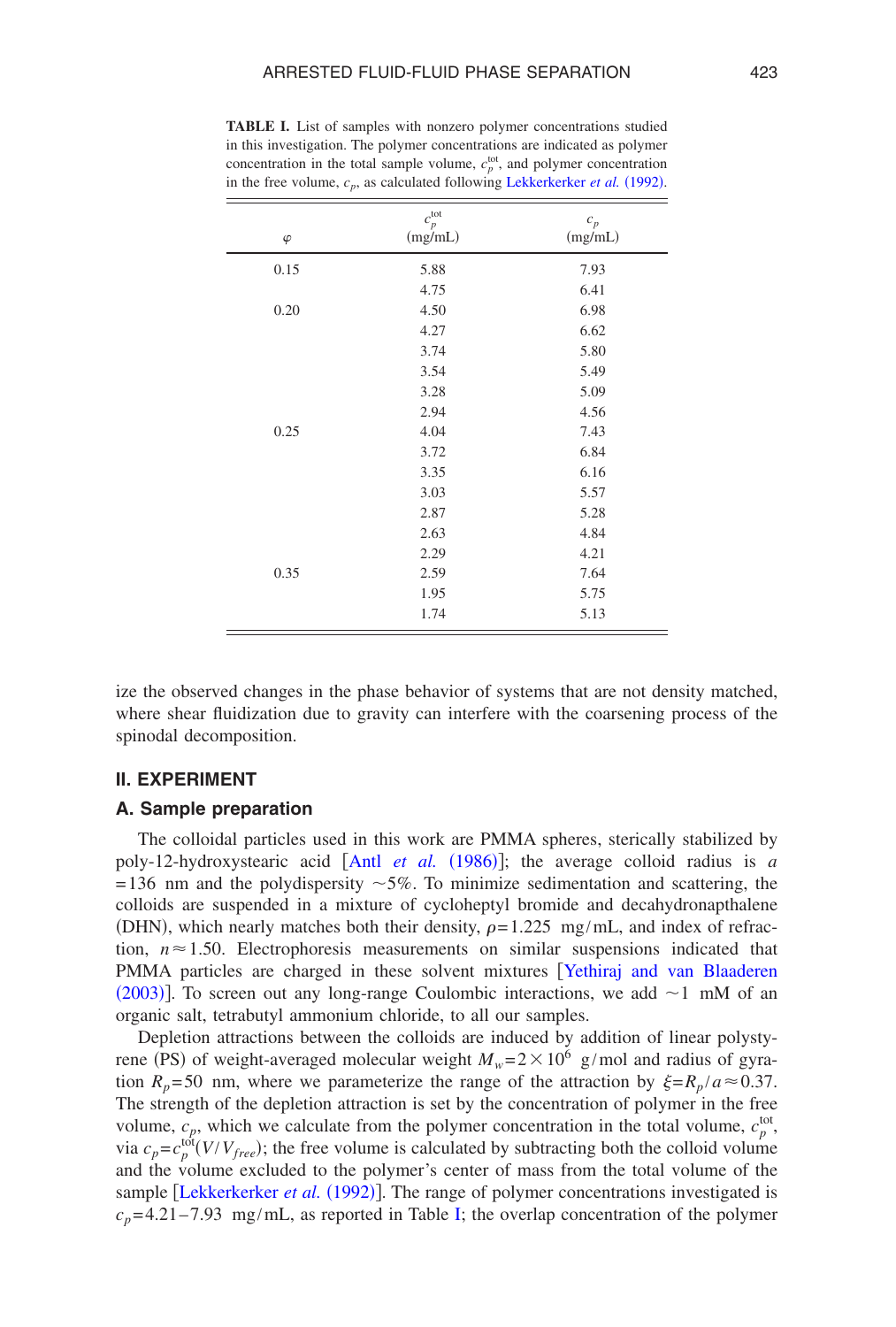is  $c_p^* \approx 8$  mg/mL, as determined from viscometry measurements.

To homogenize the samples and break up any particle aggregates, each sample is tumbled for 24 h prior to each experiment. Both the dynamics and structure of our colloid-polymer mixtures typically evolve for 30 min after cessation of tumbling or shear applied in a rheometer; we thus equilibrate our samples for at least this time before all experiments.

### **B. Determination of structural hallmarks**

To determine the spatial arrangement of the colloids in our samples, we use both a scanning [microscopy method b](#page-17-4)[ased on coherent a](#page-16-14)nti-Stokes Raman spectroscopy (CARS) [Zumbusch et al. (1999); Potma et al. (2002)] and static light scattering (SLS). For our CARS experiments, we use two pulsed lasers to generate an anti-Stokes signal at a frequency  $\omega_{as}=2\omega_p-\omega_s$  via a nonlinear three-photon optical process, where  $\omega_p$  and  $\omega_s$ are, respectively, the frequencies of the pump excitation field and the Stokes excitation field. We tune the lasers to a frequency difference,  $\Delta \omega = \omega_p - \omega_s = 2842 \text{ cm}^{-1}$ , that excites a Raman-active vibration of the DHN molecules, thereby creating optical contrast between the colloids and the solvent. The resultant CARS signal is proportional to  $I_p^2 I_s$ , where  $I_p$  is the incident laser intensity and  $I_s$  is the Stokes laser intensity, and is therefore restricted to contributions from a small focal volume. Consequently the CARS signal is inherently confocal and can be used to acquire images by scanning the sample. Twodimensional images of the samples are obtained by raster scanning the focal point of the lasers over an area of  $84\times84$   $\mu$ m<sup>2</sup> in ~8 s; the typical time for a 3  $\mu$ m cluster to diffuse its radius in this solvent is  $\sim$ 10 s. The scan speed therefore sets the resolution limit for freely diffusing objects at  $\sim$ 3  $\mu$ m; for arrested structures, the resolution limit is  $\sim$ 400 nm.

For our SLS experiments, we use two different set-ups, a simple small angle device and a commercial goniometer, to determine the intensity of the light scattered by our samples,  $I(q)$ , in two different ranges of wave vectors,  $q$ . We access a  $q$ -range of 4.8–34  $\mu$ m<sup>-1</sup> by using the goniometer equipped with an argon-ion laser operating at a wavelength of  $\lambda_0 = 514.5$  nm *in vacuo*. In this range of wave-vectors, the form factor,  $F(q)$ , of our particles varies with  $q$ , for which we must account when determining the static structure factor  $S(q)$  from  $I(q)$ . Because our intensity data are somewhat corrupted by multiple scattering and flare, we adopt the following procedure to determine  $S(q)$ : for a given  $\phi$ , we measure the ensemble-averaged scattered light intensity  $I_{\phi}(q)$  for a sample [with no added](#page-16-15) polymer, which we expect to exhibit hard sphere behavior [[Pusey](#page-16-15) [and](#page-16-15) [van](#page-16-15) Megen (1986)]. We then calc[ulate the expected static st](#page-16-16)ructure factor  $S_{\text{HS}}(q)$  using the Percus–Yevick approximation [Percus and Yevick (1958)] and estimate the "form factor" needed to calculate  $S(q)$  as  $F_{\phi}(q) = I_{\phi}(q) / S_{HS}(q)$ . The structure factor for our depletion systems is then calculated according to  $S(q) = I(q)/F_{\phi}(q)$ . For dynamically arrested systems, we obtain the ensemble-averaged intensity by integrating the intensity signal while rotating the sample.

To measure the intensity of scattered light in a lower *q*-range of 0.22–2.9  $\mu$ m<sup>-1</sup>, we illuminate the sample with light from a He-Ne laser  $(\lambda_0 = 632.8 \text{ nm } \text{in } vacuo)$  and image the scattered light onto a screen while allowing the transmitted beam to pass through a hole in the screen. We obtain  $I(q)$  by averaging the intensity around rings of constant  $q$ . In the *q*-range accessible with this setup the particle form factor,  $F(q)$ , is nearly independent of q; thus, we approximate  $S(q)$  with  $I(q)$ . To match the data sets obtained in the low and high *q*-range, we determine the normalization factor that best matches the data sets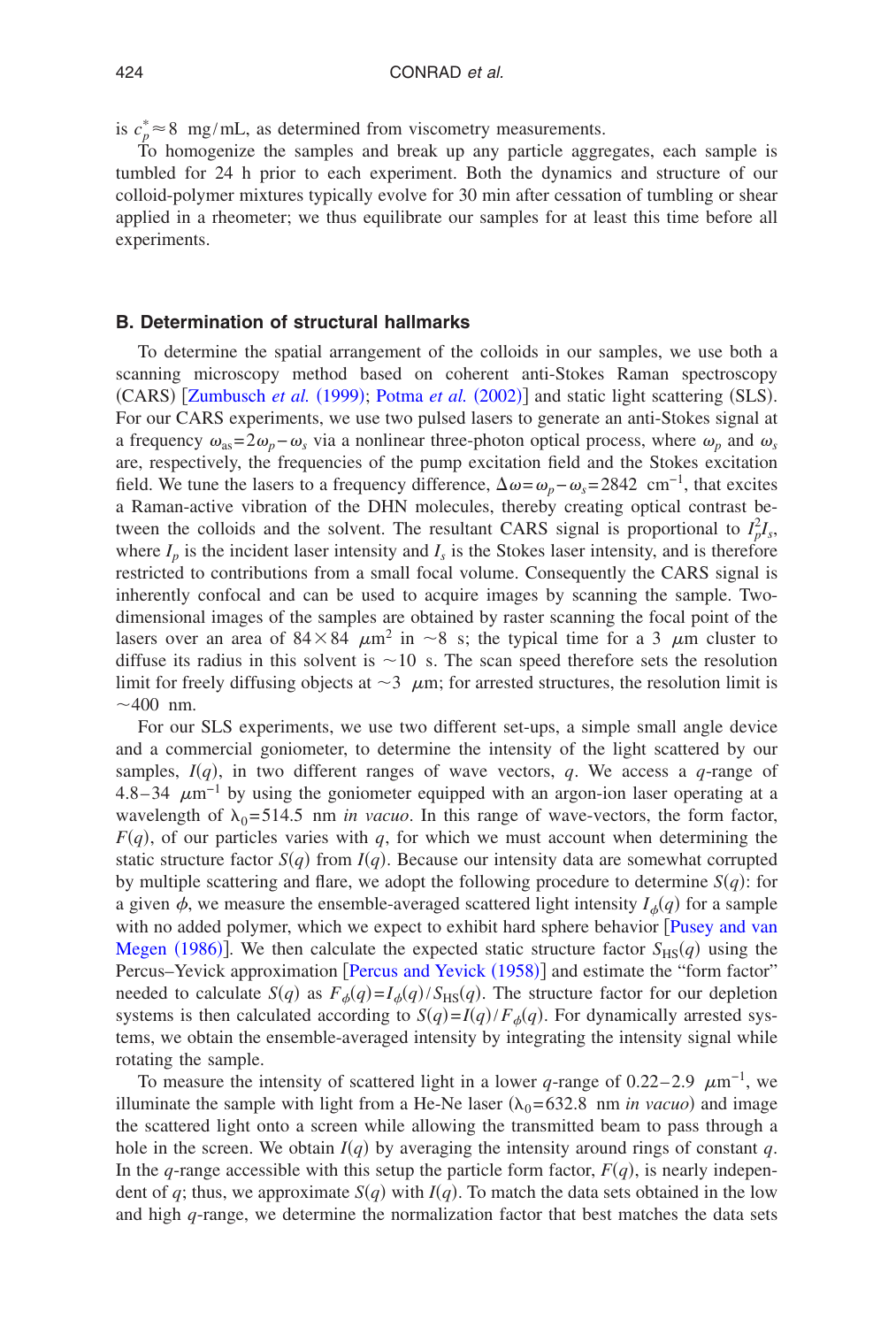obtained for samples with  $c_p=0$ . For all data sets, we then correct the low *q* data by this factor.

# **C. Determination of dynamical and rheological properties**

To gain insight into the dynamics and rheology of our samples, we perform dynamic light scattering (DLS) and steady and oscillatory shear experiments. We investigate the dynamics at length scales comparable to the particle size  $(qa=3.52)$  using DLS. The experiments are performed with the goniometer setup used for the SLS experiments. We quantify the intensity fluctuations by calculating the intensity-intensity correlation function  $g_2(q,t) = \langle I(q,\tau)I(q,\tau+t) \rangle / \langle I(q,\tau)^2 \rangle$  online using a multi-tau correlator (ALV-5000 Multiple Tau Digital Correlator). We collect data for 1800 s to ensure a good statistical average. For ergodic samples, we use the Siegert relation  $g_2(q,t) = 1 + \beta |f(q,t)|^2$  to determine the dynamic structure factor  $f(q, t)$ ; the parameter  $\beta \approx 1$  depends on the ratio of the speckle size to the collection area of the dete[ctor. For non-ergodic samples,](#page-16-17) we use the Pusey–van Megen method to determine  $f(q, t)$  [Pusey and van Megen (1989)]: after each measurement of the time-averaged  $g_2(q,t)$ , we measure the ensemble-averaged scattering intensity  $\langle I(0) \rangle_E$  by rotating the sample cuvette during a one-minute measurement. We then obtain  $f(q,t)$  from a modified Siegert relationship,  $f(q,t)=Y-1/Y+1/Y[g_2(q,t)$  $(-\sigma^2)^{1/2}$ , with  $\sigma^2 = \langle I^2(0) \rangle_T / \langle I(0) \rangle_T^2 - 1$  and  $Y = \langle I(0) \rangle_E / \langle I(0) \rangle_T$ , where  $\langle I(0) \rangle_T$  is the timeaveraged intensity.

We perform steady-shear-rate and oscillatory measurements at  $T \approx 25 \degree C$  using a strain-controlled rheometer (TA-Instruments, ARES). To maximize the measurable range of stress, we use a double-wall couette geometry with a large surface area. Before each measurement, we preshear the sample at a rate of 300 s<sup>-1</sup> to break up any structures; subsequently, the sample is allowed to equilibrate for 1200 s to allow long-range structures to form. During equilibration, we monitor the viscoelastic response of the evolving system in a small-strain oscillatory measurement to ensure that the system reaches a steady state. The viscoelastic response is characterized by performing frequencydependent oscillatory measurements. An oscillatory strain  $\gamma_0(t) = \gamma_0 e^{i\omega t}$  is applied to the sample and the resulting time-dependent stress  $\sigma(t) = \gamma_0(t)[G'(\omega) + iG''(\omega)]$  is measured, where the storage modulus  $G'(\omega)$  and the loss modulus  $G''(\omega)$ , respectively, characterize the elastic and the viscous contributions to the measured stress response. For each sample, we choose the strain amplitude  $\gamma_0$  to be within the linear viscoelastic regime, which we determine by measuring the strain dependence of  $G'(\omega)$  and  $G''(\omega)$  at several frequencies. The flow behavior of our systems is characterized by performing steadyshear measurements as a function of shear rate; the structure and flow are allowed to equilibrate for 15 s and data are then collected for 15 s at each shear rate.

To account for the varying contribution of the background solvent to both dynamics and rheology, we determine the concentration dependence of the viscosity  $\eta$  of the polymer solutions. We use this data to rescale all times and frequencies by  $\eta_0 / \eta$  and  $\eta/\eta_o$ , respectively, where  $\eta_o$  is the viscosity of the solvent mixture.

#### **III. RESULTS AND DISCUSSION**

In Fig. [1,](#page-5-0) we display the structure factors obtained for our depletion systems in the volume fraction range of  $\phi$ =0.15–0.35. In the high *q*-range, we observe the same qualitative behavior for all systems: the position of the nearest-neighbor peak is sh[ifted to](#page-16-16) larger qa as compared to that expected for hard sphere suspensions (solid lines) [Percus [and](#page-16-16) [Yevick](#page-16-16) (1958)]. This shift is nearly independent of polymer concentration, indicating that the nearest-neighbor separation generally decreases as the colloidal particles become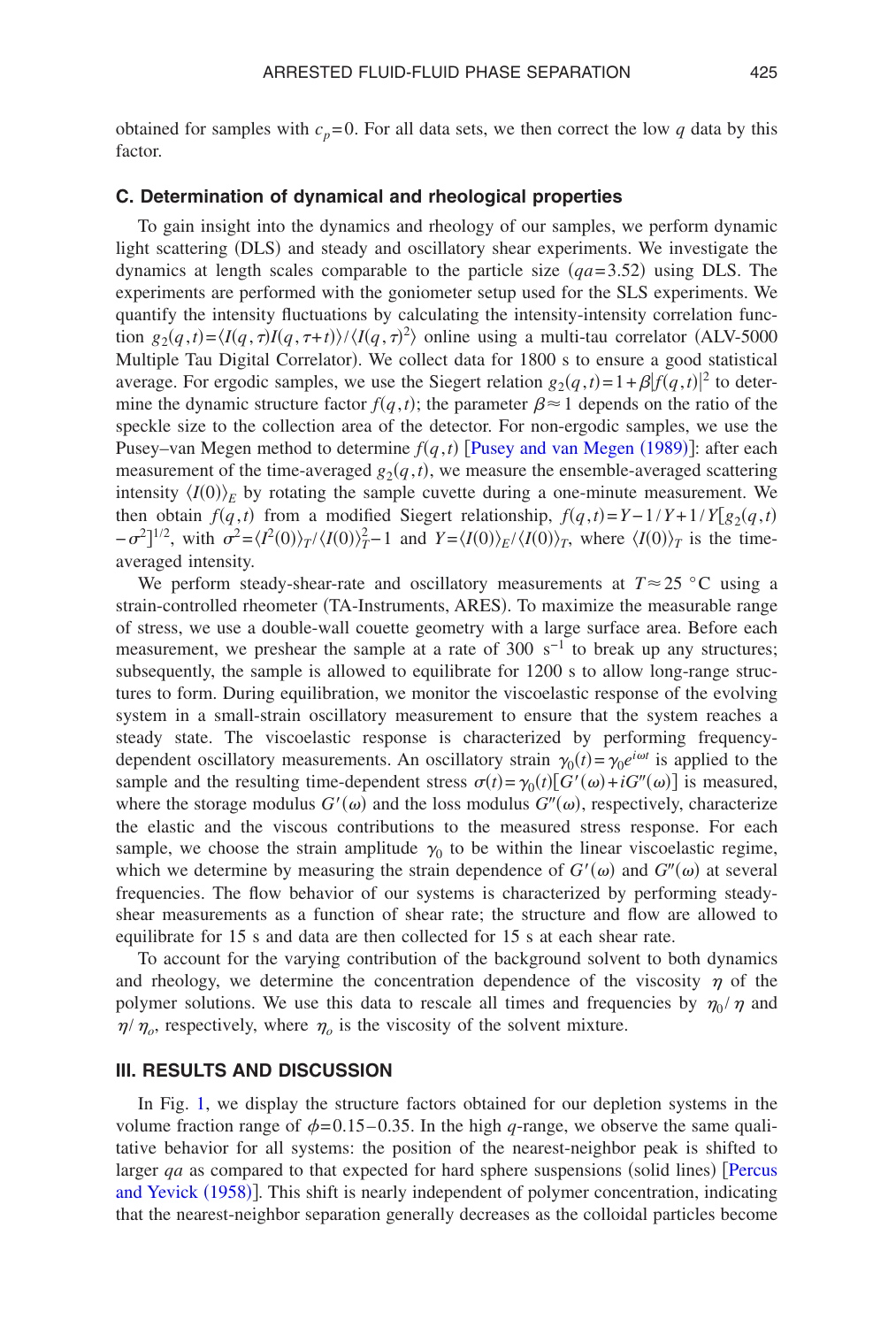<span id="page-5-0"></span>

**FIG. 1.** Wave-vector dependence of the static structure factor obtained in two different *q*-ranges. Solid black lines indicate the structure factor expected for the hard-sphere system as calculated using the Percus–Yevick approximation. (a)  $\phi$ =0.15 with  $c_p$ =6.41 mg/mL (○), 7.93 mg/mL (⊠). (b)  $\phi$ =0.20 with  $c_p$ =5.09 mg/mL (O), 5.49 mg/mL ( $\boxtimes$ ), 5.80 mg/mL ( $\blacktriangle$ ), 6.62 mg/mL ( $\blacklozenge$ ). (c)  $\phi$ =0.25 with  $c_p$ =4.21 mg/mL (O), 4.84 mg/mL  $(\times)$ , 5.28 mg/mL ( $\blacksquare$ ), 7.43 mg/mL ( $\spadesuit$ ). (d)  $\phi$ =0.35 with  $c_p$ =5.13 mg/mL ( $\bigcirc$ ), 5.75 mg/mL ( $\blacktriangle$ ), 7.64 mg/mL  $( \bullet )$ .

attractive. However, as  $c_p$  is increased, we detect an additional small shift in the peak position; concurrently the height of the nearest-neighbor peak increases, indicating an increase in the average number of nearest neighbors. This sudden increase in peak height occurs at a critical polymer concentration  $c_{p,c}(\phi)$ , which depends on  $\phi$ . We find that  $c_{p,c}$ first systematically decreases from  $c_{p,c} \sim 7$  mg/mL for  $\phi = 0.15$  to  $c_{p,c} \sim 5.3$  mg/mL for  $\phi$ =0.20 and  $c_{p,c}$  ~4.6 mg/mL for  $\dot{\phi}$ =0.25, and then increases to  $c_{p,c}$  ~5.3 mg/mL between  $\phi$ =0.25 and  $\phi$ =0.35. Concomitant with the sudden increase in the height of the nearest-neighbor peak, a second peak appears in the low  $q$ -range of  $S(q)$ , indicating the emergence of large length scale structural heterogeneities that are characterized by a well-defined correlation length, *L*.

Additional support for the formation of large length scale str[uc](#page-6-0)tures is obtained from CARS microscopy, as shown for  $\phi$ =0.20 and  $\phi$ =0.25 in Fig. 2. Raising the polymer concentration above  $c_{p,c}$  for  $\phi$ =0.20 leads to the formation of large length scale structures, whose characteristic length does not appear to depend on  $c_p$ . This qualitatively agrees with the development of the position of the peak observed in the low *q*[-ran](#page-5-0)ge of *S*(*q*), *q*<sub>L</sub>, which exhibits almost no variation with  $c_p > c_{p,c}$  for  $\phi = 0.20$  [Fig. 1(b)]. The agreement between low-angle light scattering and CARS-microscopy data also holds on an absolute scale: the *q*-dependent intensities obtained from the Fourier transform of the CARS images (not shown) exhibit a characteristic turn-over at low  $q$  that coincides with the  $q_L$  obtained in the scattering experiments. [To](#page-6-0) convey this agreement, we report the characteristic length  $L=2\pi/q_L$  as circles in Fig. 2. In our series of samples at  $\phi$ =0.20, we find that the large length scale structures are disconnected for  $c_p$  just above  $c_{p,c}$   $(c_p)$  $=5.49 \text{ mg/mL}$ ; they diffuse slowly [during the CARS ex](#page-16-18)[periment, exhibitin](#page-16-5)g the typical behavior of a "fluid cluster phase" [Segrè et al. (2001); Lu et al. (2006)]. These fluid clusters coarsen slightly over the duration of our experiment without appearing to coalesce. Increasing the attraction further results in structures that are interconnected and for which we do not observe any temporal evolution. In contrast to the behavior found for  $\phi$ =0.20, the large length scale structures obtained at  $\phi$ =0.25 display a striking variation in the characteristic length scale as  $c_p$  is varied. Samples with a polymer concentration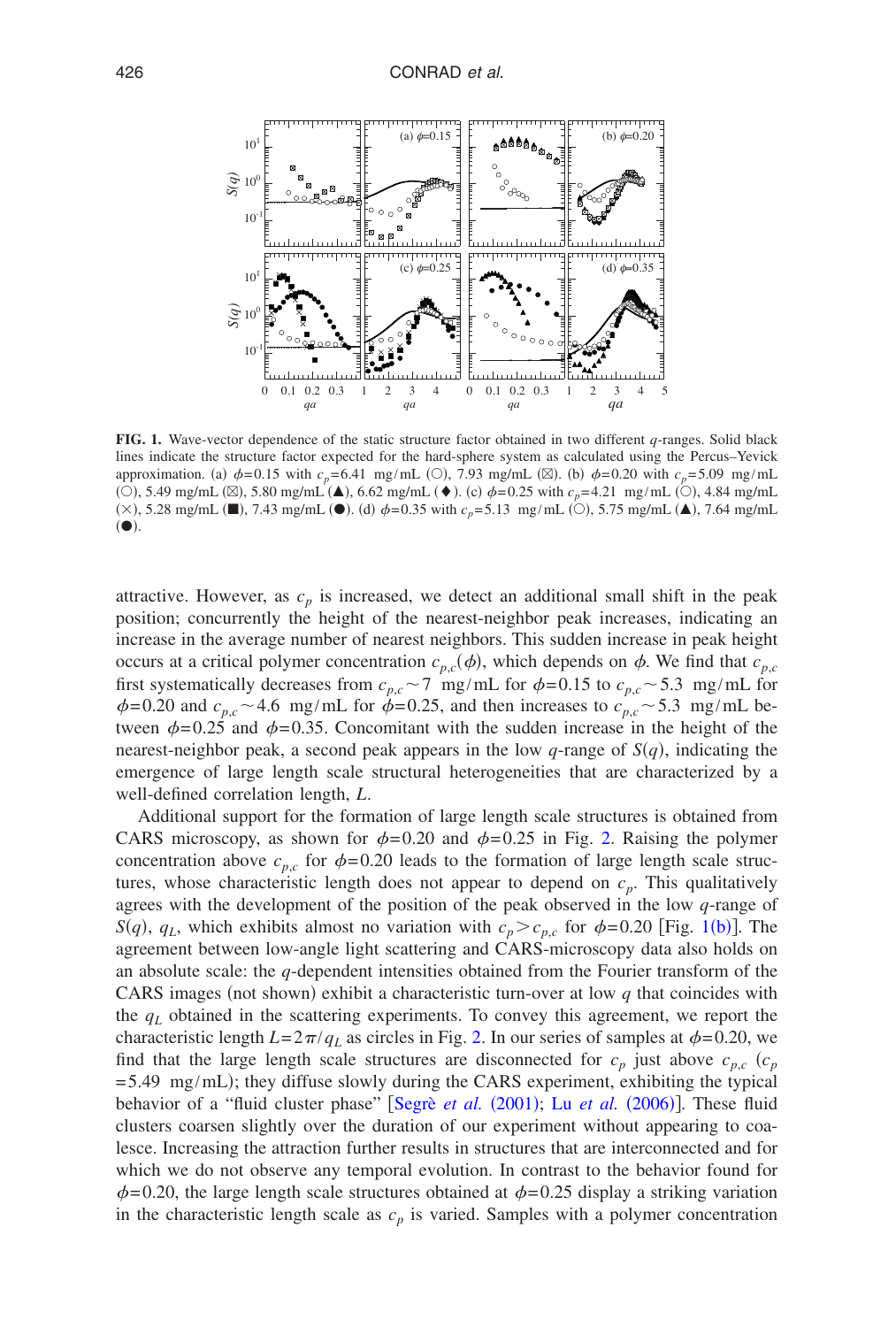<span id="page-6-0"></span>

**FIG. 2.** CARS micrographs obtained at various  $c_p$  for (a)–(c)  $\phi$ =0.20 and (d)–(f)  $\phi$ =0.25. The particles appear dark in these images; the scale bars correspond to 10  $\mu$ m. Circles correspond to the characteristic length obtained in small angle light scattering  $L \sim 2\pi/q_L$ .

just above  $c_{p,c}$  exhibit an interconnected structure whose characteristic length is significantly [large](#page-5-0)r than that of samples at larger  $c_p$ . This finding again agrees with the development of the peak position  $q_L$  [Fig. 1(c)], where we find  $L/2a=45\pm3$  for the samples with a polymer concentration just above  $c_{p,c}$ , while  $L/2a=18\pm3$  for the samples at larger  $c_p$ . Qualitatively similar behavior is also observed for the samples with  $\phi$ =0.35 [Fig. 1(d), CARS images not shown]. For the sample with  $c_p$  just above  $c_{p,c}$ , coarse network structures with a large characteristic length are formed; for the sample at larger  $c_p$ , the network exhibits a smaller characteristic length. All networks at  $\phi$ =0.25 and  $\phi$ =0.35 appear static over the duration of the CARS measurement, which suggests that at this volume fraction arrested gels are obtained for all  $c_p > c_{p,c}$ .

The sudden appearance of large length scale structures above  $c_{p,c}(\phi)$  in conjunction with the sudden increase in particle-particle correlation indicates that  $c_{p,c}(\phi)$  corresponds to a well-defin[ed boundary, beyond w](#page-17-1)[hich the system bec](#page-16-8)[omes unstable and start](#page-15-2)s [to](#page-16-9) [phase separat](#page-16-9)e [Verhaegh et al. (1997); Manley et al. (2005); Cardinaux et al. (2007); Lu et al. (2008)]. In this case, the kinetic arrest of the phase separation results from the dynamic arrest of the particles in the colloid-rich regions through an attractive glass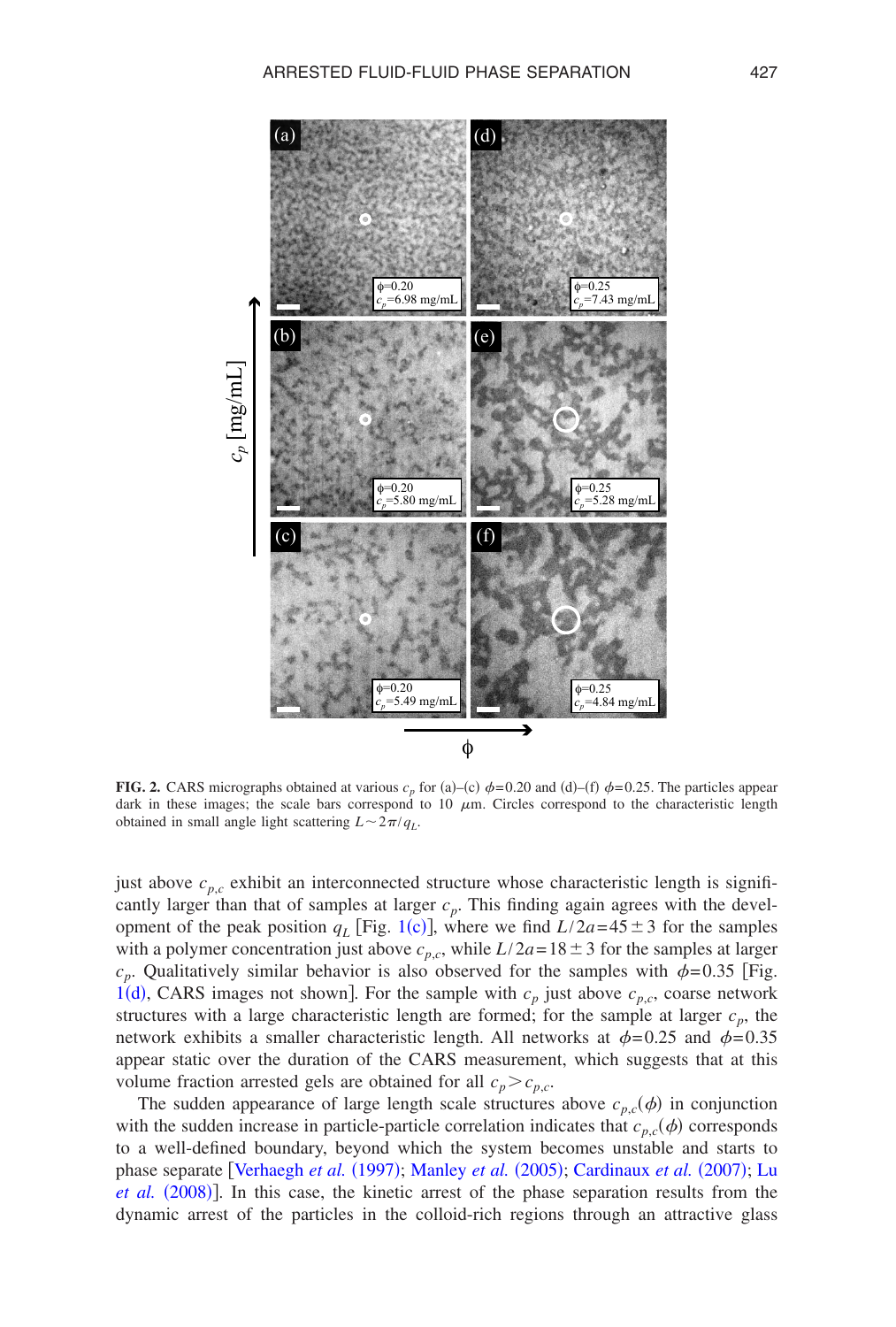transition [[Manley](#page-16-8) *et al.* (2005)]. In this scenario, the variation of *L* with increasing  $c_p$ may be understood as a consequence of an arrest in the early stage of phase separation, where the quench depth determines [the fastest growing leng](#page-15-6)th scale: the deeper the quench, the smaller the length scale [Cahn and Hilliard (1958, [1959](#page-15-7))]. However, these length scales are generally predict[ed to be, at most, of](#page-15-8) [the order of a few p](#page-15-9)article diameters for colloid-polymer mixtures [Aarts *et al.* (2004); Bailey *et al.* (2007)]. By contrast, the characteristic lengths of our arrested systems are rather large,  $L/2a=15-50$ ; this suggests that the dynamic arrest occurs during the intermediate st[age of phase se](#page-16-19)paration, where the system simultaneously coarsens and densifies in time [Siggia (1979)].

Support for this scenario is obtained by comparing the characteristic lengths obtained in our arrested systems to those obtained during the phase separation of a depletion system similar to the one investigated here. Indeed, Bailey *et al.* investigated the temporal development of  $q_L$  after shear melting a PMMA-particle–[PS mixture with](#page-15-9)  $a=159$  nm,  $\xi$ =0.63,  $c_p^{tot}$ =1.285 mg/mL, and  $\phi$ =0.22 in microgravity [Bailey *et al.* (2007)]. In this experiment,  $q_L$  decreases in a short window of 4–80 s from  $\sim$ 20 000 to  $\sim$ 4000 cm<sup>-1</sup>, which corresponds to an increase of  $L/2a$  from  $\sim$ 11 to  $\sim$ 46, the range of length-scales characterizing our arrested systems. This indicates that the length scales of our systems are typically obtained in a stage of phase separation where *L* is already evolving in time. In the experiment performed by Bailey *et al.*, the temporal evolution of *L* within the time window of interest (4-80 s) indicated that coarsening was still predominantly determined by diffusion. Based on these findings, it therefore seems likely that the kinetic arrest of the phase separation observed in our system occurs during the intermediate stage of phase separation. In this scenario, the variation in the characteristic length scale with increasing  $c_p$  can be understood as a consequence of an increasing rate of coarsening. As  $c_p$  is increased, the phase separation is faster and thus less time remains for coarsening to proceed before the arrest condition is reached; this leads to the formation of structures with smaller correlation lengths, in agreement with the observed behavior. Interestingly, we find only little variation of the structural hallmarks as  $\phi$  is varied. For sufficiently high  $c_p$ , the network structure is nearly identical for different  $\phi$ ; this can be see[n by](#page-6-0) co[mparin](#page-6-0)g the structures formed at  $\phi$ =0.20 and  $\phi$ =0.25 and  $c_p$  ~7 mg/mL [Figs. 2(a) and  $2(d)$  and the shape and positi[on of](#page-5-0) [the lo](#page-5-0)w-*q* peak in *S*(*q*) for  $\phi$ =0.20,  $\phi$ =0.25, and  $\phi$ =0.35 and  $c_p$  ~ 7 mg/mL [Figs. 1(b)–1(d)]. Assuming that the critical density leading to the dynamic arrest of the denser phase is constant at a given  $c_p$ ,  $L(\phi) \approx$  const indicates that the density of the denser phase is directly correlated with the characteristic length during the phase separation process.

The origin of the disconnected cluster phase observed at  $\phi$ =0.20 for  $c_p$  just above  $c_{p,c}$ is not evident. One possibility would be that the disconnected clusters form by a nucleation and growth process, which is arrested when the density of the colloids exceeds the critical density of a glass; here, the glassy clusters are stable if the time it t[akes to fuse](#page-15-10) [two clu](#page-15-10)[sters is much long](#page-16-5)er than the time it takes for them to diffuse away Cates *et al.* (2004); Lu *et al.* (2006)]. We note, however, that the *q*-dependence of  $S(q)$  obtained at  $\phi$ =0.20 for the connected and disconnected structures are nearly identical; this implies that the kinetic pathways leading to their formation are similar. As will be discussed later, the linear mechanical response function of the connected networks reveals a residual relaxation mechanism, which exhibits a strong dependence on  $\phi$ . This suggests that the disconnected cluster phases are formed by spinodal decomposition, where the relaxation mechanism is so fast that a connected network cannot be preserved.

To gain further insight into the dynamical arrest conditions of our systems, we probe the dynamics of the individual particles at the nearest-neighbor length scale by determining the dynamic structure factor,  $f(q, t)$ , at  $qa = 3.52$ . In the absence of polymer  $(c_p = 0)$ ,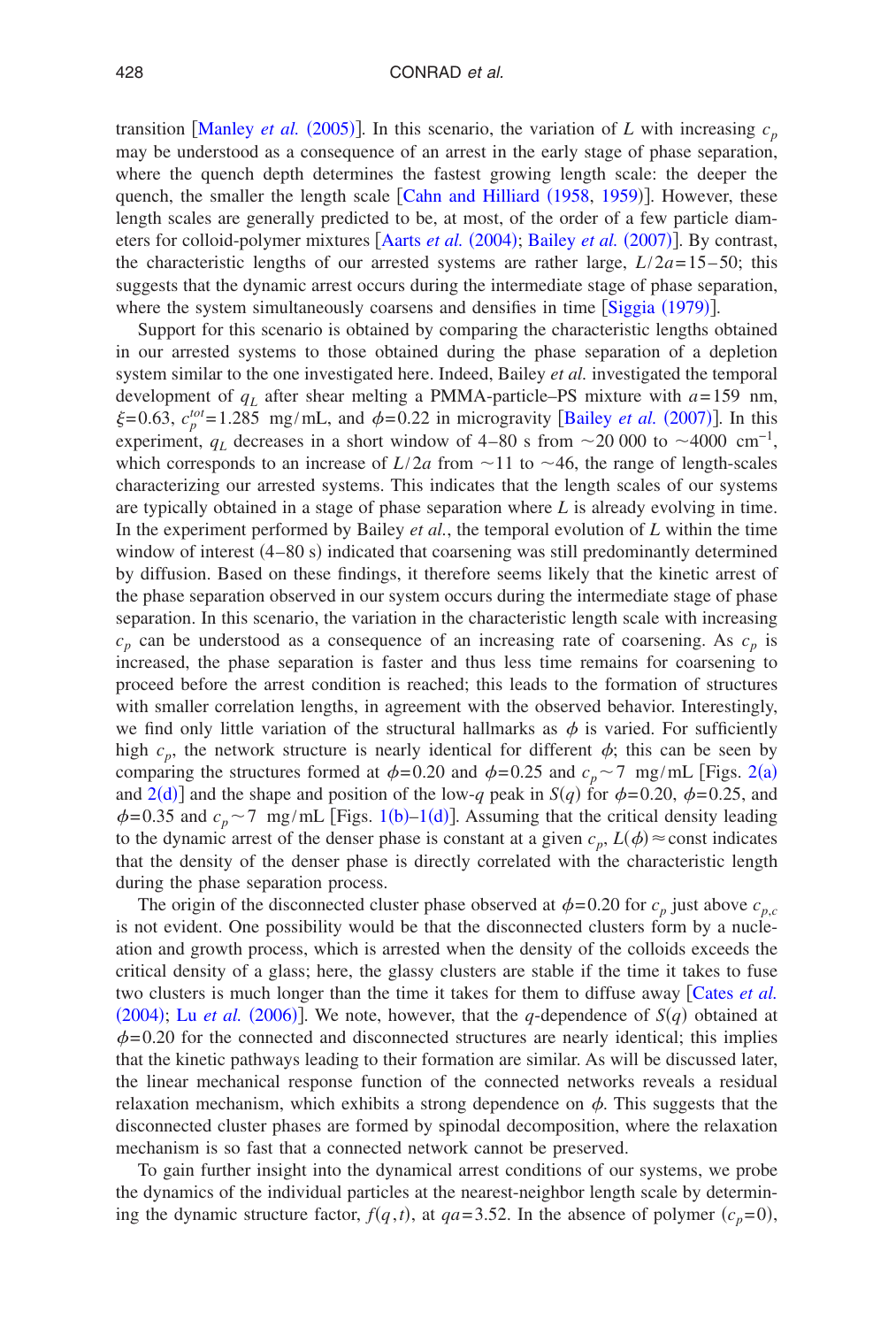<span id="page-8-0"></span>

**FIG. 3.** Dynamic structure factor measured at the peak of the structure factor,  $qa \sim 3.52$ . To account for the variation in the background viscosity due to the varying polymer concentration, the time axis is rescaled by the ratio of the solvent viscosity to the background viscosity,  $\eta_o/\eta$ . Solid lines denote the behavior of samples with no added polymer  $(c_p=0)$ . (a)  $\phi=0.15$  with  $c_p=6.41$  mg/mL ( $\odot$ ), 7.93 mg/mL ( $\boxtimes$ ). (b)  $\phi=0.20$  with  $c_p$  $= 5.09 \text{ mg/mL}$  (O), 5.49 mg/mL ( $\boxtimes$ ), 5.80 mg/mL ( $\blacktriangle$ ), 6.62 mg/mL ( $\blacklozenge$ ). (c)  $\phi = 0.25$  with  $c_p = 4.21 \text{ mg/mL}$ (○), 4.84 mg/mL (▼), 5.28 mg/mL (■), 7.43 mg/mL (●). (d)  $\phi$ =0.35 with  $c_p$ =5.13 mg/mL (○), 5.75 mg/mL  $(\triangle)$ , 7.64 mg/mL  $(\bullet)$ .

 $f(q,t)$  decays exponentially for all  $\phi$ , as shown by the solid lines in Fig. [3,](#page-8-0) where we report  $f(q, t)$  as a function of  $t\eta_o/\eta$  to account for the changes in the background viscosity due to the presence of the polymer. For  $c_p < c_{p,c}$ , the dynamics of our systems is essentially indistinguishable from that obtained at  $c_p=0$ , indicating that the particles diffuse freely. By contrast, for  $c_p > c_{p,c}$ , the dynamic structure factor exhibits strong deviations from the free-diffusion profile. For  $\phi$ =0.25 and  $\phi$ =0.35, the dynamic structure factors decay only partially, exhibiting a nearly time-independent nonzero value at long times for all  $c_p > c_{p,c}$ . This behavior indicates a sharp transition to full arrest of the system in a connected state for all  $c_p > c_{p,c}$ . By contrast, the system at  $\phi = 0.20$  exhibits a slow structural relaxation for  $c_p$  just above  $c_{p,c}$ , in agreement with our observation of diffusing clusters in CARS microscopy. Increasing the polymer concentration further again leads to dynamic arrest at the nearest-neighbor separation, which indicates the existence of an arrested, space-spanning network. For  $\phi$ =0.15, the dynamics of a sample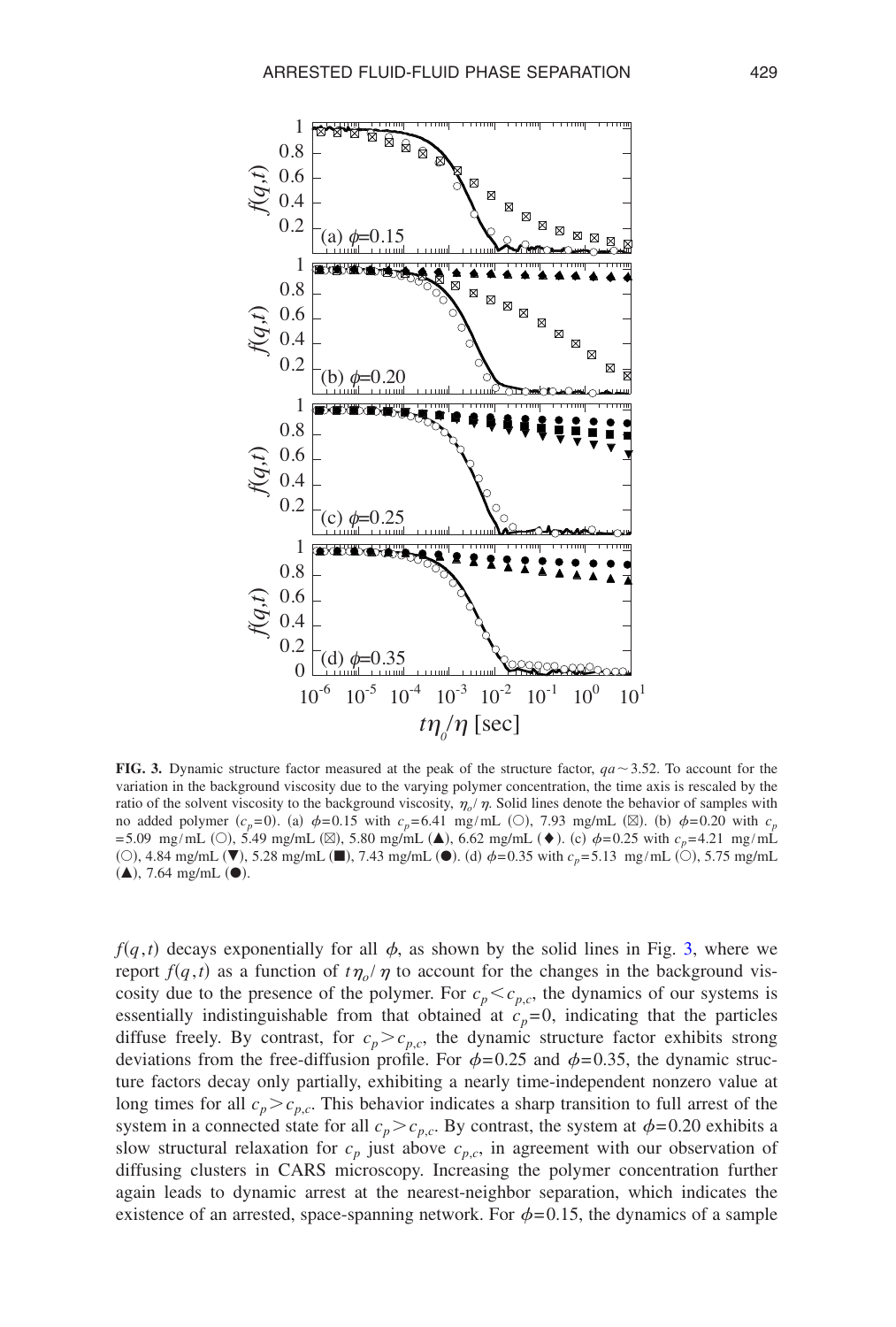<span id="page-9-0"></span>

**FIG. 4.** State diagram of colloid-polymer mixtures with an attraction range of  $\xi \sim 0.37$ . Symbols indicate the state of the colloidal system: ( $\circ$ ) dispersed particles; ( $\boxtimes$ ) clusters; ( $\blacktriangle$ ) gels. Solid line indicates the boundary between the stable dispersed state and the arrested phase separation states; dashed line indicates the boundary between the fluid clusters and dynamically arrested gel states.

with  $c_p$ =7.93 mg/mL is noticeably slower than free diffusion, even though we observe neither a structure peak at low *q* nor any large scale structure in CARS microscopy. However, the nearest-neighbor peak is more pronounced for this sample than for the sample with  $c_p = 6.41$  mg/mL. We tentatively explain these results with the formation of clusters that are too small to be resolved by CARS and too broadly distributed in size to give rise to a well-developed low *q* peak.

We summarize the structural and dynamic hallmarks of our system in a phase diagram, shown in Fig. [4.](#page-9-0) The solid line indicates the boundary beyond which the system undergoes phase separation that becomes arrested when the colloidal-rich regions reach the critical density of a glass. Depending on volume fraction this arrest leads either to disconnected clusters or space spanning networks. The dashed line indicates the boundary beyond which the dynamics of the system becomes arrested, indicating the transition to interconnected space spanning networks.

To gain a better understanding of the various parameters determining the conditions for arrested phase separation, we compare our phase diagram to that reported for other depletion systems. As pointed out in the Intr[oduction, the effects of gravity](#page-16-11) [and charge](#page-16-10) [can sig](#page-16-10)[nificantly modify the phas](#page-16-4)e behavior [[Groenewold](#page-17-2) and Kegel (2001); Shah et al. (2003); [Sedgwick](#page-15-4) et al. (2004); Stradner et al. (2004); [Sanchez](#page-16-12) [and](#page-16-12) [Bartlett](#page-16-12) (2005); Dibble et al. (2006)]. Moreover, the range of the attraction plays a major role in deter[mining both the equilibrium](#page-16-13) [phase behavior and](#page-16-20) [the position and shap](#page-15-11)e of the arrest line [Lekkerkerker *et al.* (1992); Ilett *et al.* (1995); Foffi *et al.* (2002)]. Here we study a buoyancy-matched system, where residual charges are screened by the addition of salt. The range of the attraction,  $\xi \sim 0.37$ , is intermediate between short and long ranged. Though our measure of the phase behavior is somewhat coarse, our results indicate that arrested phases are formed for all polymer concentrations exceeding  $c_{p,c}$ . This is at least partly consistent with the phase behavior observed in a depletion system with a shorter range potential,  $\xi = 0.059$ , in which the particle and solvent [densities were](#page-16-9) perfectly matched and all charges were screened by the addition of salt [Lu et al. (2008)]. One of the main findings of that work was that the gelation boundary exactly coincided with the phase separation line. Such coincidence of the gelation boundary with the phase separation line is also observed in our system at  $\phi$ =0.25 and  $\phi$ =0.35. By contrast, phase separation that is not interrupted by d[ynamic arrest of the d](#page-15-9)ense phase can be achieved at even larger  $\xi$  as shown for  $\xi$ =0.63 in [Bailey *et al.* (2007)]. This dependence of the [arrest](#page-15-11) condition on  $\xi$  is consistent with theoretical work on phase behavior [for example, Foffi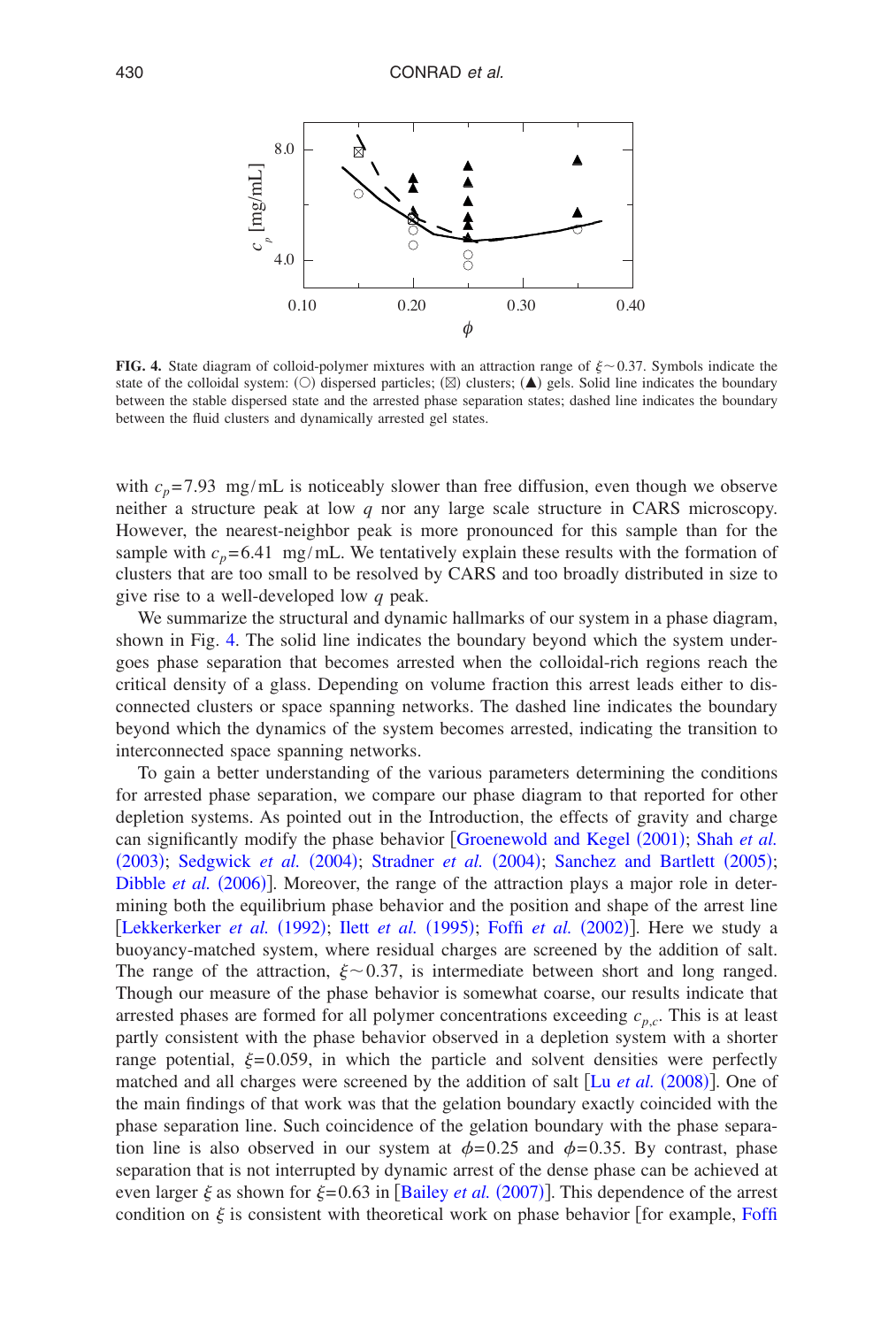*[et](#page-15-11) [al.](#page-15-11)*  $(2002)$ ]: for large  $\xi$ , the attractive-colloidal-glass-line intersects the fluid-fluid boundary in the decreasing branch of the *T*- $\phi$  diagram (the increasing branch of the *U*- $\phi$ diagram), whereas for small  $\xi$ , the glass-line intersects the fluid-fluid boundary in the top, flat part of the *T*- $\phi$  diagram (the bottom, flat part of the *U*- $\phi$  diagram). Thus, for large  $\xi$ , there is a range of polymer concentrations where phase separation can proceed fully without arrest, whereas for small  $\xi$ , the fluid-fluid phase separation will invariably be interrupted by vitrification of the denser phase. Our findings indicate that the range of our potential is still sufficiently small to lead to arrested states for all  $c_p > c_{p,c}$ . We note, however, that we did not systematically probe the phase behavior in the direct vicinity of the fluid-fluid phase boundary; we can thus not exclude the possibility that there is a very narrow range of polymer concentrations for which our medium-range potential system would fully phase separate without dynamic arrest.

Interestingly, for systems that are not density matched, full phase separation can also be obtained for short-range attraction. In a PMMA-PS depletion system with  $\xi = 0.08$ , where the density difference between particle and solvent was  $\Delta \rho \sim 0.2 - 0.3$  g/cm<sup>3</sup>, the hallmarks of classic spinodal decomposition were observed for  $c_p$  [just above](#page-16-3)  $c_{p,c}$ , while the formation of transient gels was observed at larger  $c_p$  [Poon *et al.* (1995)]. Similarly, for a depletion system with  $\xi=0.25$  and an even higher buoyancy mismatch of  $\Delta \rho$  $\sim$  1.2 g/cm<sup>3</sup>, a phase boundary to [a two-phase region was](#page-17-1) observed before crossing the boundary to a transient gel region [Verhaegh et al. (1997)]. Both the formation of transient gels that collapse after a certain latency period and the regime of non-arrested phase separation for  $c_p$  just above  $c_{p,c}$  can be understood as the result of the gravitational load on the system.

As den[oted in our data and in recent wo](#page-15-12)rk on the arrested phase separation of lysozyme [Gibaud and Schurtenberger (2009)], the characteristic length of the arrested state is a function of the quench depth: the shallower the quench, the larger the *L*. This size dependence bears important consequences on the phase behavior of densitymismatched systems. Indeed, for such systems, the capillary length  $L_c = \sqrt{\gamma/(\Delta \rho^* g)}$  de[fines the length sca](#page-15-13)le beyond which gravity determines the phase separation behavior [Aarts *et al.* (2005)];  $\gamma$  and  $\Delta \rho^*$  are, respectively, the interfacial tension and the density differences between low and high density phases and *g* is the earth's gravitational acceleration. Depending on density mismatch and quench depth, it is possible that  $L_c$  is exceeded during phase separation before the arrest conditions are reached. In such cases, the denser phase will never vitrify as shear constantly fluidizes the system; consequently, the phase separation never arrests. For shallow quenches, the characteristic length scale *L* grows larger before arrest occurs and thus  $L_c$  is more likely exceeded before arrest in a shallow quench than in a deep quench. Therefore, phase separation proceeds for shallow quenches but becomes arrested for deeper quenches in systems that are not density matched. Accordingly, the gap between the fluid-fluid phase separation boundary and the gel line should depend sensitively on the ratio of *L*/*Lc*, where *L* is understood here as the length scale determining the potentially arrested state: for  $L/L_c > 1$  phase separation proceeds, whereas for  $L/L_c \leq 1$  the arrested gel-state is reached. The position of the gel boundary should thus be at  $L/L_c \sim 1$ . In our experiment, where the phase boundary coincides with the arrest boundary,  $L_c > L$  for all  $c_p > c_{p,c}$ .

Gels formed by arrested spinodal decomposition exhibit features of both colloidal gels and glasses. They form long-range networks and thus exhibit the typical space-spanning features of gels; they dynamically arrest when the local density exceeds a critical threshold and thus also exhibit typical features of glasses. Which of these two characteristics dominates their macroscopic response is not evident. To address this issue, we determine the mechanical behavior of our samples by performing both steady and oscillatory shear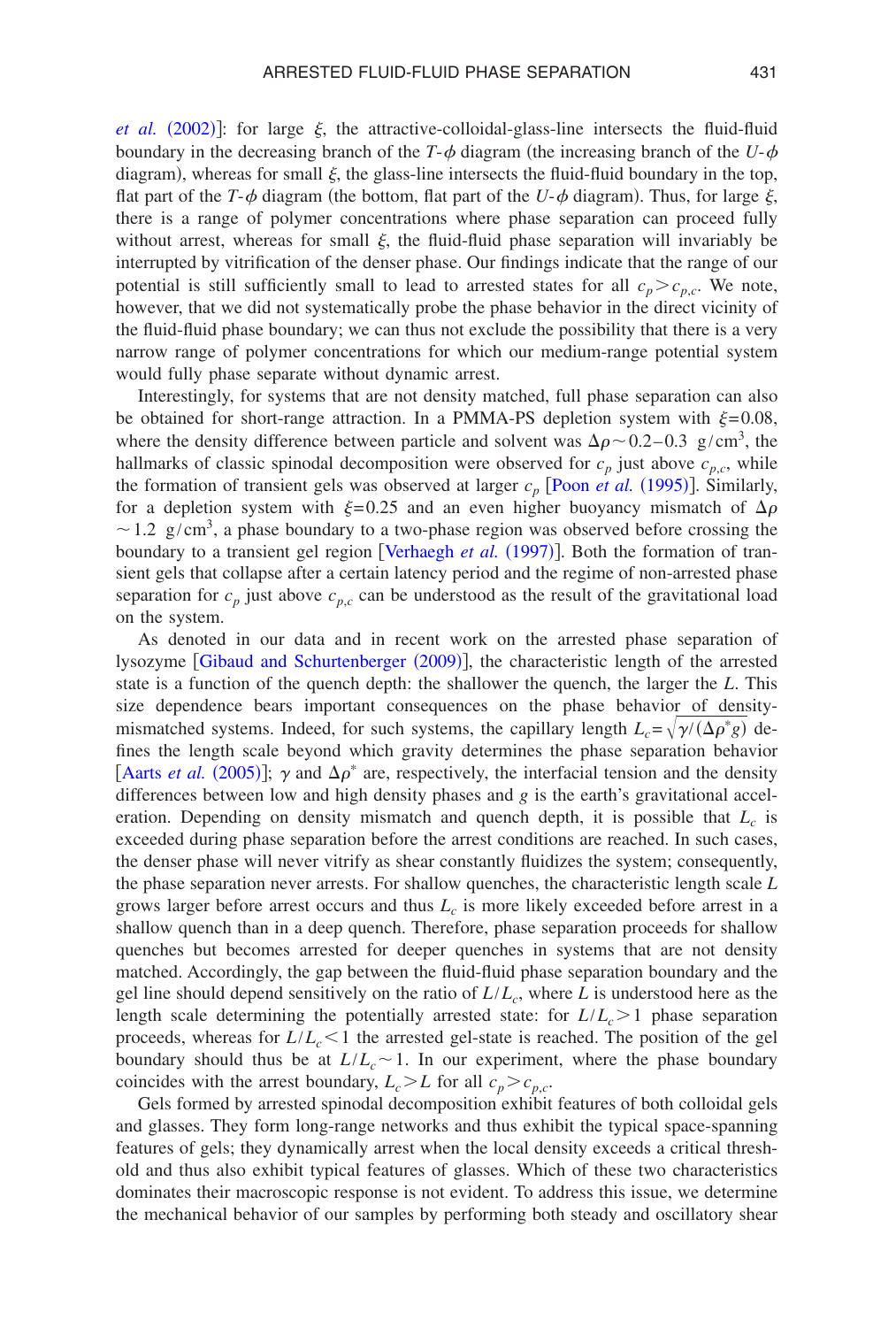<span id="page-11-0"></span>

**FIG. 5.** Stress,  $\sigma$ , as a function of shear rate  $\dot{\gamma}$ . To account for the variation in the background viscosity due to the varying polymer concentration, the shear rate axis is rescaled by the ratio of the background viscosity to the solvent viscosity,  $\eta/\eta_o$ . (a)  $\phi$ =0.20 with  $c_p$ =4.56 mg/mL ( $\heartsuit$ ), 5.09 mg/mL ( $\heartsuit$ ), 5.80 mg/mL ( $\blacktriangle$ ), 6.62 mg/mL ( $\bullet$ ), 6.98 mg/mL ( $\bullet$ ). (b)  $\phi$ =0.25 with  $c_p$ =4.21 mg/mL ( $\nabla$ ), 5.28 mg/mL ( $\blacksquare$ ), 6.16 mg/mL ( $\blacktriangle$ ), 6.84 mg/mL  $(\blacklozenge)$ , 7.43 mg/mL  $(\blacklozenge)$ . Dashed lines indicate the viscosity of the background solvent.

measurements. The steady shear experiments essentially confirm the dynamical behavior observed in dynamic light scattering. For samples with  $c_p < c_{p,c}$ , the shear stress increases linearly with the applied shear rate, consistent with Newtonian behavior, as shown in Fig. [5.](#page-11-0) Deviations from this behavior are observed as the polymer concentration exceeds  $c_{p,c}$ . For samples with the highest  $c_{p,c}$ , the stress is independent of shear rate in the low range of shear rates measured, which is a characteristic of solid-like systems exhibiting a dynamical yield stress. This indicates that dynamical and structural arrests are accompanied by the development of mechanical stability. This stress response is remarkably insensitive to polymer concentration when  $c<sub>p</sub>$  is sufficiently large. Moreover, the dynamical yield stress exhibits a surprisingly weak dependence on volume fraction. At the highest polymer concentration investigated,  $c_p \approx 7 \text{ mg/mL}$ , increasing the volume fraction from  $\phi$ =0.20 to  $\phi$ =0.25 results in an increase of the yield stress by only a factor of  $\sim$ 2.

In agreement with these observations, we find for the samples with higher  $c_p$  that the frequency dependence of the storage and loss modulus exhibits only little variation when  $c_p$  is varied. As a typical example for the high- $c_p$  behavior at  $\phi$ =0.20 and  $\phi$ =0.25, we display the frequency dependent response of the two samples with  $c_p \approx 7 \text{ mg/mL}$  in Fig. [6.](#page-12-0) Consistent with the expected solid-like properties of the networks, we find that *G* dominates over G" at high frequencies. However, the frequency dependent response also reveals the onset of a dissipative process at low frequencies. The characteristic time of this process exhibits a strong dependence on volume fraction. This is in contrast to the weak increase in the magnitude of the high frequency elastic modulus, which increases by only a factor of 2–4 as  $\phi$  is increased from  $\phi$ =0.20 to  $\phi$ =0.25. For the sample with  $\phi$ =0.20, the relaxation frequency is  $\omega_c$  ~0.2–0.6 rad/s near the low end of accessible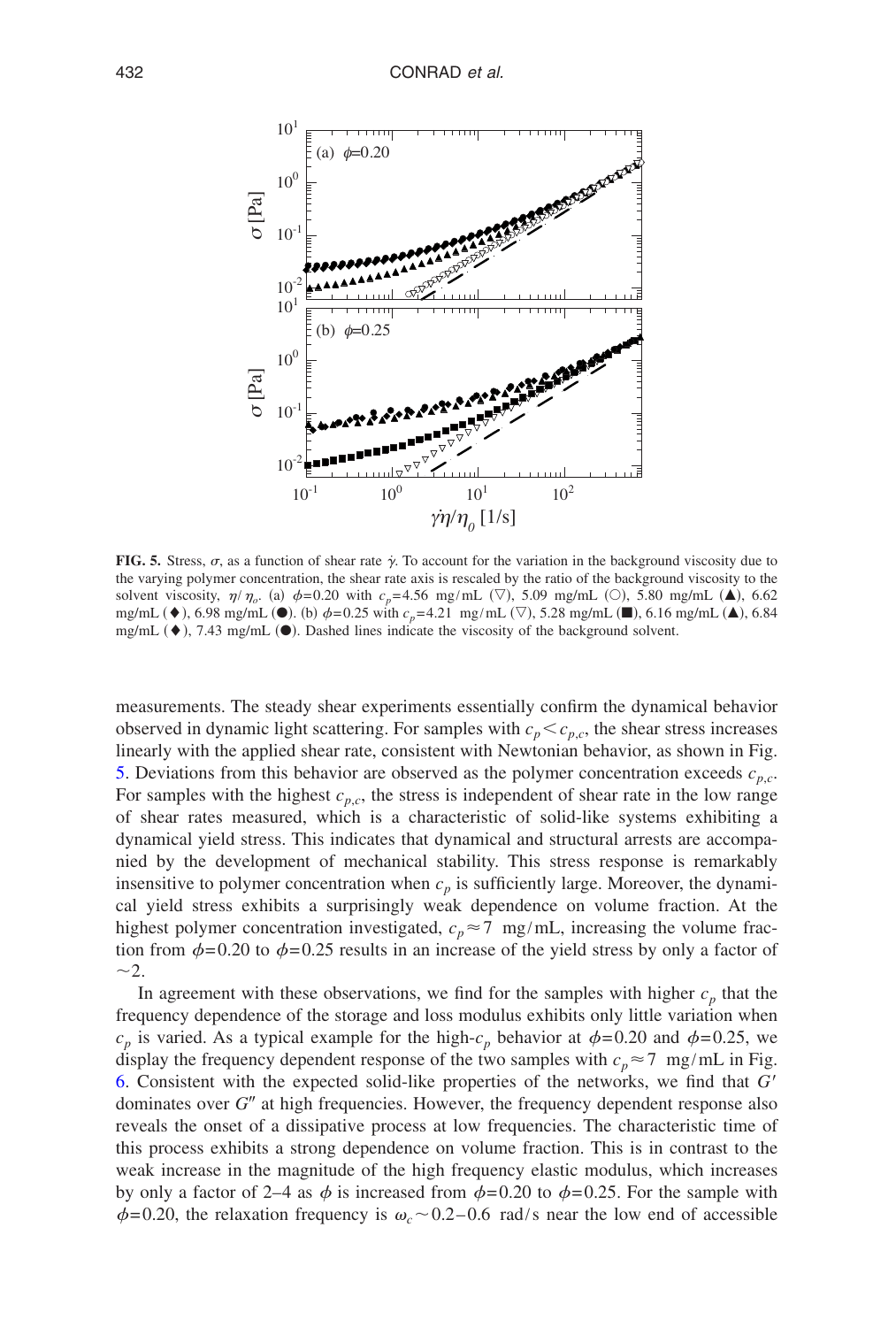<span id="page-12-0"></span>

**FIG. 6.** Frequency dependence of storage  $[G'(\omega), \blacksquare]$  and loss  $[G''(\omega), \triangle]$  moduli for two samples with comparable values of  $c_p$  at (a)  $\phi$ =0.20 and (b)  $\phi$ =0.25.

frequencies. For the sample with  $\phi$ =0.25, the relaxation frequency decreases by a factor of 30–100, as estimated by extrapolating the frequency dependence of  $G'$  and  $G''$  in the low range of accessible frequencies to  $G'(\omega_c) = G''(\omega_c)$ . Although the relaxation time of this process is longer than the time scale accessible in our dynamic light scattering experiments, it is surprising that our DLS data, which probe the dynamics at the particleparticle length scale, show no sign of a final relaxation. This indicates that the dissipative process does not affect the average configuration of the particles.

To account for both the weak  $\phi$ -dependence of the elastic modulus and the strong  $\phi$ -dependence of the relaxation time, we examine the structural properties of the two samples under consideration,  $\phi$ =0.20 and  $\phi$ =0.25 with  $c_p \approx 7$  mg/mL. Both the SLS data and the CARS microscopy images indicate that the characteristic strand length *L* is essentially identical for these two samples. As we expect the denser phase to occupy less volume as  $\phi$  decreases, a change in  $\phi$  must alter the diameter  $d_s$  of the strands. To estimate the strand diameter, we assume that the local volume fractions of the colloid-rich and colloid-poor phases,  $\phi_1$  and  $\phi_2$ , do not depend on the total  $\phi$  of the sample at a given  $c_p$ ; this in turn implies that the fraction of volume occupied by the colloid-rich phase  $\chi$  $=(\phi - \phi_2)/(\phi_1 - \phi_2)$  increases linearly with  $\phi$ . Since the actual configuration of the network remains unchanged as  $\phi$  is varied,  $\chi$  should be proportional to the volume of a single strand,  $V_s = L d_s^2$ ; assuming that the number density of strands is  $1/L^3$ , we can write  $\chi = V_s / L^3 = d_s^2 / L^2$ , such that  $d_s = L\sqrt{\chi}$ .

To estimate the elastic properties of the network, we assume that the dense phase can be described as a isotropic bulk material with an elastic shear modulus given by the interaction energy density,  $G_{\text{bulk}} \approx U/a^3$ , with *U* the magnitude of the attractive interparticle potential. Additionally, we consider that the load-bearing properties of the network structure are determined by the area fraction of the strands  $(d_s/L)^2$ , which corresponds to  $\chi$ , and we write  $G' \approx G_{bulk} \chi$ . Using this expression, we expect for the ratio of the *G*'-values at  $\phi$ =0.25 and  $\phi$ =0.20 that  $G'_{\phi=0.25}/G'_{\phi=0.20}$ =(0.25− $\phi_2$ )/(0.2− $\phi_2$ )≈1.6,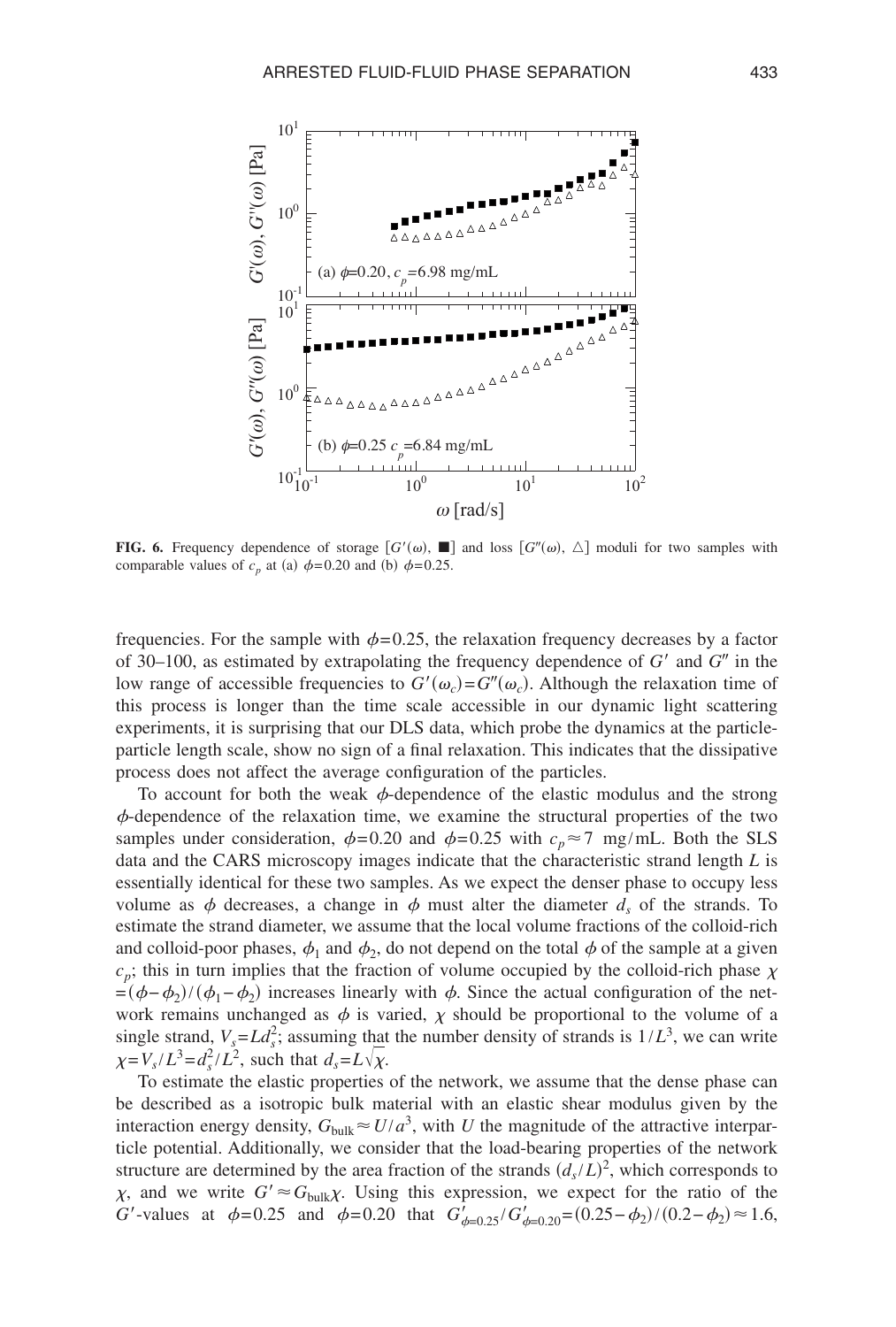where we estimate  $\phi_2 \sim 0.12$  from the phase diagram in Fig. [4.](#page-9-0) This ratio is in fair agreement with our experimental finding: using the *G*-values at the frequency at which  $G''$  attains its minimum, we obtain a ratio of  $\approx$ 4, and using the values at a fixed frequency of 10 rad/s, we obtain a ratio of  $\approx$  2.8. To further check the validity of this simple description, we evaluate the interaction potential that would best describe the magnitude of the experimental shear modulus according to  $U \approx G a^3 / \chi$ , where we estimate from the phase diagram that  $\phi_1 \sim 0.5$ . This evaluation yields  $U=7\pm 2k_BT$ , in reasonable agreement with predictions of the [Asakura](#page-15-14)–Oosawa theory [Asakura [and](#page-15-14) [Oosawa](#page-15-14) (1954)]. We note, however, that the Asakura–Oosawa theory is only strictly valid at low particle volume fractions, where the depletion effect can be treated as inducing an effective attraction between the colloids. Moreover, recent studies have shown that it is not exact when applied to colloid-polymer mixtures, in particular if partitionings of the [polymer between](#page-16-21) [the colloid](#page-16-21)-rich and the colloid-poor phases are not taken into account Ramakrishnan *et al.* (2002)].

<span id="page-13-0"></span>Our simple picture of the network morphology should also allow us to estimate the relaxation time of the dissipative process, which we assume to be governed by the breaking of strands. As the strand thickness increases, its cross section contains more interparticle bonds and thus the energy required to break the strand also increases. To estimate the characteristic time scale, we assume a Boltzmann factor with an energy barrier of  $U_{\text{eff}}=N_{\text{eff}}U$ , where  $N_{\text{eff}}$  is the number of bonds that must be broken within the cross section of a strand. We account for the attempt frequency of [escaping a potential](#page-16-22) [well with the trian](#page-17-5)[gular shape expected](#page-16-23) for a depletion potential [Shih et al. (1990); Smith *et al.* (2007); Laurati *et al.* (2009)]. The relaxation time is then described by

$$
\tau = \frac{\delta^2}{D_s^{(s)}} \frac{e^{-U_{\text{eff}}/k_B T} - (1 - U_{\text{eff}}/k_B T)}{(U_{\text{eff}}/k_B T)^2},\tag{1}
$$

with  $\delta = R_p$  the width of the potential well and  $D_s^{(s)}$  the short time self-diffusion coefficient of the particles within the well, which we estimate from the diffusion coeffi[cient of hard](#page-16-24) [spheres](#page-16-24) at  $\phi = 0.5$ , where  $D_s^{(s)} \approx 0.12D_0$ ;  $D_0$  is the free diffusion coefficient [Segrè *et al.*] (1995)]. For the number of bonds per cross section area of a strand, we presume  $\phi_1 / \pi a^2$ ; accordingly, the number of bonds in the total cross section is given by  $N_{\text{eff}}$  $\approx \phi_1(d_s/2a)^2$ , such that  $N_{\text{eff}} \approx 34$  $N_{\text{eff}} \approx 34$  $N_{\text{eff}} \approx 34$  and  $N_{\text{eff}} \approx 55$  for the samples at  $\phi = 0.20$  and  $\phi = 0.25$ , respectively. Using these values in Eq.  $(1)$  yields relaxation times that are many orders of magnitude larger than those observed in the experiments. Moreover, even the ratio between the two time scales,  $\tau_{\phi=0.25}/\tau_{\phi=0.20} \approx \exp{\{\Delta N_{\text{eff}}}U/k_BT\}} \approx 10^{64}$ , exceeds by many orders of magnitude the experimental finding, where  $\tau_{\phi=0.25}/\tau_{\phi=0.20}$ =30-100.

To account for this discrepancy, we consider th[e v](#page-6-0)ariation of the strand thickness along its length. As seen in the micrographs of Fig. 2, the strand thickness is indeed not uniform, but shows significant variations. It is reasonable to assume that the strands will break at the weak points where the diameter and thus the number of bonds are minimal. Such a scenario is also suggested by our dynamic light scattering data taken at the nearest-neighbor particle peak, where we find no sign of a final relaxation time. This indicates that on average, the local particle configuration does not change. As we do not observe a temporal evolution of the network structure on the large length scales probed in CARS-microscopy, we can further infer that the local breakage of a strand will not be permanent and that reconnection to the network occurs close to the breaking point. Our macroscopic oscillatory experiment thus captures a very localized relaxation process at the rare breakage point of the network, while our dynamic light scattering experiment probes the average position of the particles, which remains unchanged. To test this inter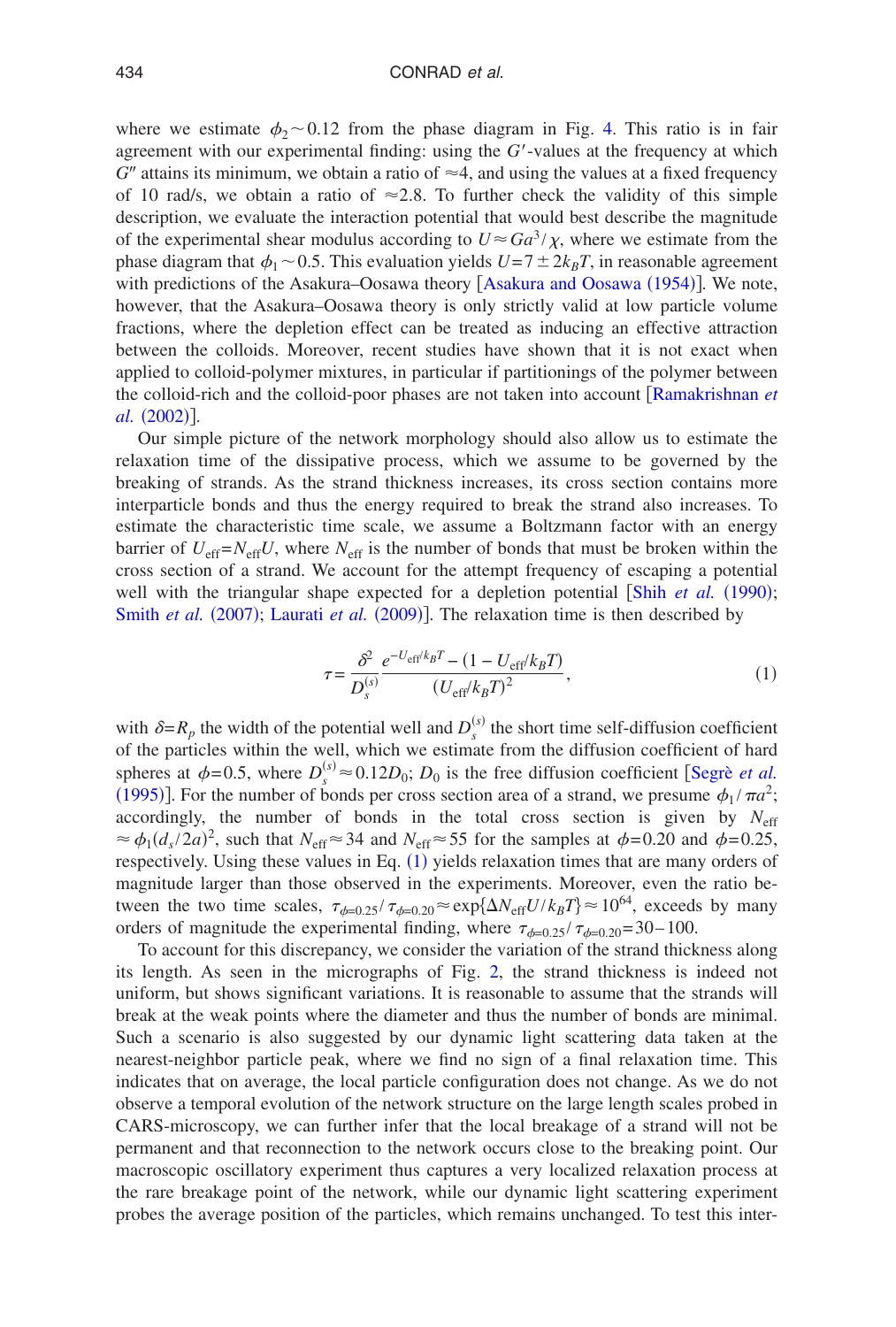pretation, we assume that the minimum strand thickness  $d_{s(\text{min})}$  is proportional to the average strand thickness,  $d_{s(\text{min})} = \alpha d_s$ . We set  $\alpha = 0.19$  such that the predicted relaxation time for  $\phi = 0.20$ ,  $\tau_{\phi=0.2} \approx 10$  s, matches the experimentally observed time scale; we then calculate the corresponding relaxation time scale for  $\phi$ =0.25, where we find  $\tau_{\phi=0.25}$  $\approx 840$  s: this relaxation time is well within the range of the experimental estimate  $\tau_{\phi=0.25} \approx 300-1000$  s. Moreover, the ratio of the two time scales,  $\tau_{\phi=0.25}/\tau_{\phi=0.20} \approx 84$ , now also agrees with the ratio determined from the experiments,  $\tau_{\phi=0.25}/\tau_{\phi=0.20}$  $=10-100.$ 

While simplistic and semiquantitative, this analysis highlights the significance of the strand thickness on the relaxation time of the material. The dependence of the strand thickness on volume fraction may in fact be at the origin of the fluid cluster phases observed at lower volume fractions. Indeed, the relaxation time of a strand should eventually become so fast that a connected network structure can no longer be maintained. Calculating the relaxation time expected for  $\phi$ =0.15, we find  $\tau_{\phi=0.15}$  ≈0.25 s. This time scale is much faster than the time scale for the rotational [diffusion of a single str](#page-17-6)and; using the Broersma relationships for the diffusion of rods [Zero and Pecora (1982)], we estimate a time of  $\tau_{\text{rot}} \approx 160$  s for a strand formed at  $\phi = 0.15$  and  $c_p \approx 7$  mg/mL to rotate by an angle of  $\pi/4$ . This implies that for this system, the vast majority of possible inter-strand bonds are broken on the time scale of diffusion; consequently, the system remains diffusive, in agreement with the observed behavior.

In conclusion, we have investigated the structural, dynamical, and rheological properties of colloidal systems in the volume fraction range  $\phi$  = 0.15–0.35, where a medium range attraction between the colloids is induced by the addition of a non-adsorbing polymer. In this system, the solvent and particle densities are matched and the effect of residual charges is minimized by the addition of salt. Under these conditions, the transition to arrested states coincides with the boundary for phase separation. At lower volume fractions,  $\phi \leq 0.20$ , disconnected glassy clusters form near the boundary, whereas at higher volume fractions,  $\phi \ge 0.25$ , space-spanning networks form as soon as the boundary is crossed. Our structural investigations reveal that the characteristic length, *L*, of the networks is a strong function of the quench depth: for shallow quenches, *L* is significantly larger than that obtained for deep quenches. We suggest that the variation of *L* with quench depth leads to the significantly different behavior observed for colloid-polymer systems that are not d[ensity matched, whe](#page-16-3)re phase separation and kinetic arrest occur at different values of  $\phi$  [Poon *et al.* (1995)]. Since for shallow quenches *L* grows larger before arrest occurs, the likelihood that the capillary length is exceeded before arrest is highest near the phase separation boundary. Once the capillary length is exceeded, the system is shear-fluidized, such that the phase separation process is never arrested; this leads to an off-set of the phase separation boundary and the boundary to kinetically arrested states.

In contrast to the dependence of *L* on  $c_p$ , *L* is almost independent of  $\phi$  at a given  $c_p$ ; this implies that the strand thickness increases with  $\phi$ . At higher polymer concentrations, we find that both the dynamic yield stress and the high frequency elastic modulus of the networks depend only weakly on  $\phi$ . However, the oscillatory shear measurements reveal the existence of a dissipative process with a characteristic time that strongly depends on  $\phi$ . We present a simple model description that is based on the properties of single strands. This model predicts an exponential dependence of the relaxation time on strand thickness, while the strand thickness enters linearly in the description of the high frequency modulus. The strong dependence of the relaxation time on volume fraction also suggests that a likely origin of the formation of fluid clusters is that the strand breaking-time becomes faster than the strand diffusion-time at sufficiently low volume fractions. By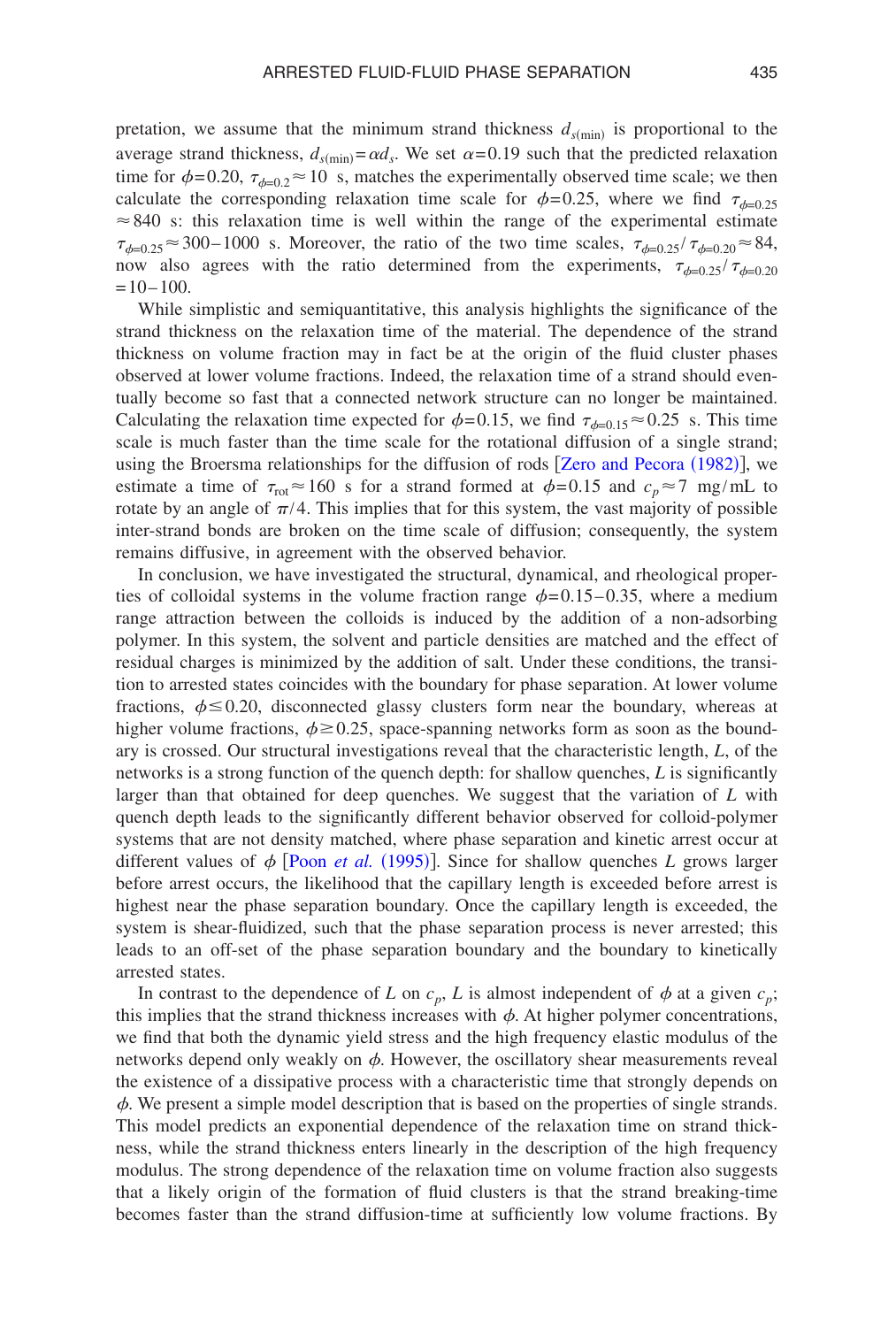describing the elastic and dissipative properties based on the structure of single strands, our simple model description semiquantitatively accounts for the experimentally observed  $\phi$ -dependence of both the relaxation time and the elastic modulus. It highlights the significance of the strand thickness, thereby providing a good starting point for understanding the relation between structure and rheology of colloidal gels formed by arrested phase separation of systems with medium range attraction.

### **ACKNOWLEDGMENTS**

<span id="page-15-13"></span>The authors gratefully acknowledge fruitful discussions with Irmgard Bischofberger and Peter J. Lu. This work was supported by the NSF (Contract No. DMR-0602684), NASA (Contract No. NAG3-2284), the Harvard MRSEC (Contract No. DMR-0820484), the EPSRC-GB (Contract No. GR/S10377/01) (A.B.S.), and the Swiss National Science Foundation (H.M.W. and V.T.).

#### <span id="page-15-8"></span><span id="page-15-5"></span>**References**

- <span id="page-15-14"></span>Aarts, D. G. A. L., R. P. A. Dullens, and H. N. W. Lekkerkerker, "Interfacial dynamics in demixing systems with ultralow interfacial tension," New J. Phys. 7(40), doi:10.1088/1367-2630/7/1/040 (2005).
- <span id="page-15-9"></span>Aarts, D. G. A. L., R. P. A. Dullens, H. N. W. Lekkerkerker, D. Bonn, and R. van Roij, "Interfacial tension and wetting in colloid-polymer mixtures," J. Chem. Phys. 120, 1973-1980 (2004).
- Antl, L., J. W. Goodwin, R. D. Hill, R. H. Ottewill, S. M. Owens, S. Papworth, and J. A. Waters, "The preparation of poly(methyl methacrylate) lattices in nonaqueous media," Colloids Surf. 17, 67-78 (1986).
- <span id="page-15-1"></span>Asakura, S., and F. Oosawa, "On interaction between two bodies immersed in a solution of macromolecules," J. Chem. Phys. 22, 1255-1256 (1954).
- <span id="page-15-7"></span><span id="page-15-6"></span>Bailey, A. E., W. C. K. Poon, R. J. Christianson, A. B. Schofield, U. Gasser, V. Prasad, S. Manley, P. N. Segre, L. Cipelletti, W. V. Meyer, M. P. Doherty, S. Sankaran, A. L. Jankovsky, W. L. Shiley, J. P. Bowen, J. C. Eggers, C. Kurta, T. Lorik, P. N. Pusey, and D. A. Weitz, "Spinodal decomposition in a model colloidpolymer mixture in microgravity," Phys. Rev. Lett. 99, 205701 (2007).
- <span id="page-15-2"></span>Buzzaccaro, S., R. Rusconi, and R. Piazza, " 'Sticky' hard spheres: Equation of state, phase diagram, and metastable gels," Phys. Rev. Lett. 99, 098301 (2007).
- <span id="page-15-10"></span>Cahn, J. W., and J. E. Hilliard, "Free energy of a nonuniform system. 1: Interfacial free energy," J. Chem. Phys. **28**, 258-267 (1958).
- <span id="page-15-3"></span>Cahn, J. W., and J. E. Hilliard, "Free energy of a nonuniform system. 3: Nucleation in a 2-component incompressible fluid," J. Chem. Phys. 31, 688-699 (1959).
- <span id="page-15-4"></span>Cardinaux, F., T. Gibaud, A. Stradner, and P. Schurtenberger, "Interplay between spinodal decomposition and glass formation in proteins exhibiting short-range attractions," Phys. Rev. Lett. 99, 118301 (2007).
- <span id="page-15-11"></span>Cates, M. E., M. Fuchs, K. Kroy, W. C. K. Poon, and A. M. Puertas, "Theory and simulation of gelation, arrest, and yielding in attracting colloids," J. Phys.: Condens. Matter 16, S4861-S4875 (2004).
- <span id="page-15-0"></span>Charbonneau, P., and D. R. Reichman, "Systematic characterization of thermodynamic and dynamical phase behavior in systems with short-ranged attraction," Phys. Rev. E 75, 011507 (2007).
- <span id="page-15-12"></span>Dibble, C. J., M. Kogan, and M. J. Solomon, "Structure and dynamics of colloidal depletion gels: Coincidence of transitions and heterogeneity," Phys. Rev. E 74, 041403 (2006).
- Foffi, G., G. D. McCullagh, A. Lawlor, E. Zaccarelli, K. A. Dawson, F. Sciortino, P. Tartaglia, D. Pini, and G. Stell, "Phase equilibria and glass transition in colloidal systems with short-ranged attractive interactions: Application to protein crystallization," Phys. Rev. E 65, 031407 (2002).
- Foffi, G., C. de Michele, F. Sciortino, and P. Tartaglia, "Scaling of dynamics with the range of interaction in short-range attractive colloids," Phys. Rev. Lett. 94, 078301 (2005).
- Gibaud, T., and P. Schurtenberger, "A closer look at the arrested spinodal decomposition in protein solutions," J. Phys.: Condens. Matter 21, 322201 (2009).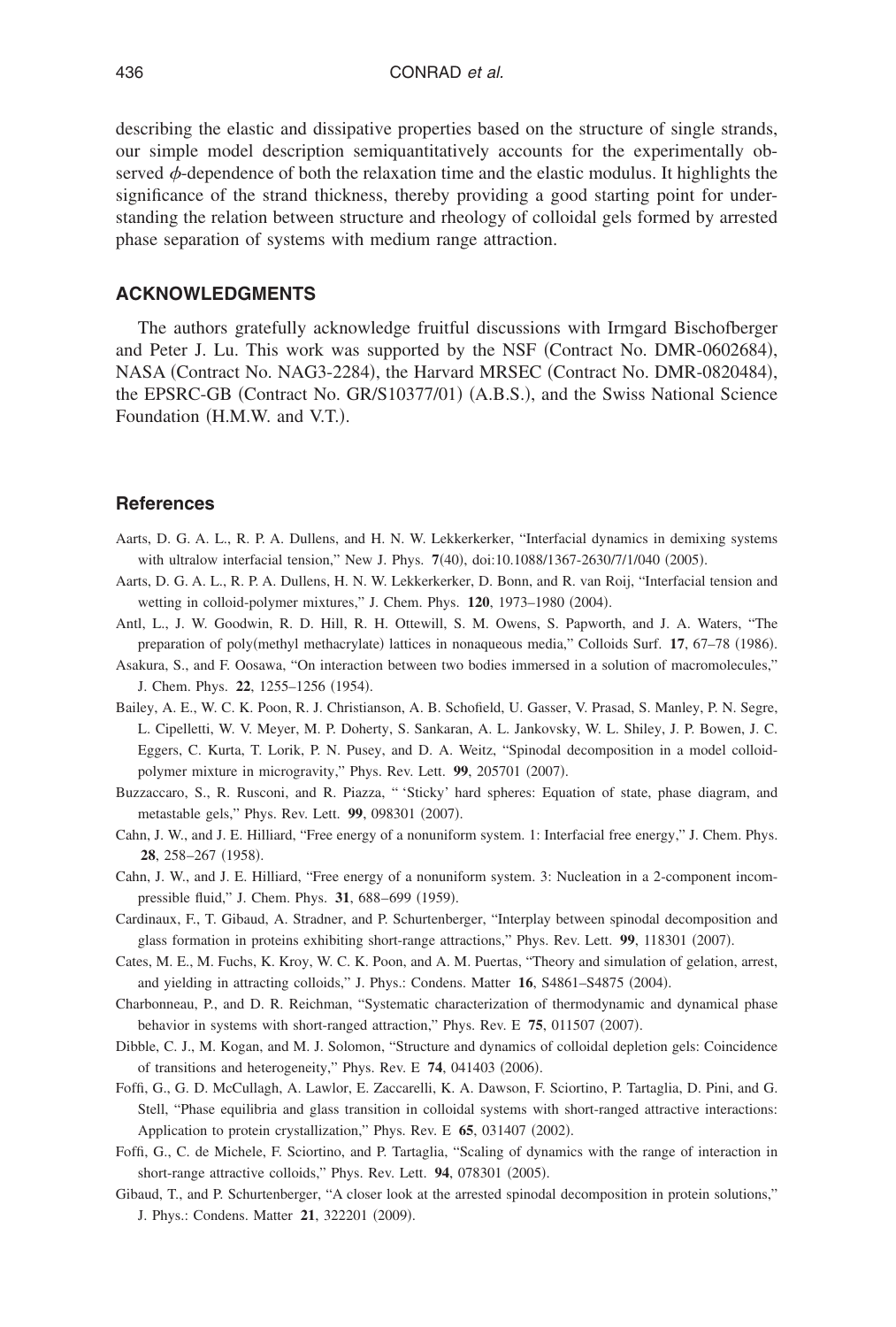- <span id="page-16-23"></span><span id="page-16-20"></span><span id="page-16-11"></span><span id="page-16-6"></span>Groenewold, J., and W. K. Kegel, "Anomalously large equilibrium clusters of colloids, "J. Phys. Chem. B **105**, 11702-11709 (2001).
- <span id="page-16-13"></span>Ilett, S. M., A. Orrock, W. C. K. Poon, and P. N. Pusey, "Phase-behavior of a model colloid-polymer mixture," Phys. Rev. E 51, 1344-1352 (1995).
- <span id="page-16-2"></span>Kolb, M., R. Botet, and R. Jullien, "Scaling of kinetically growing clusters," Phys. Rev. Lett. **51**, 1123–1126  $(1983).$
- <span id="page-16-5"></span>Laurati, M., G. Petekidis, N. Koumakis, F. Cardinaux, A. B. Schofield, J. M. Brader, M. Fuchs, and S. U. Egelhaaf, "Structure, dynamics, and rheology of colloid-polymer mixtures: From liquids to gels," J. Chem. Phys. 130, 134907 (2009).
- <span id="page-16-9"></span>Lekkerkerker, H. N. W., W. C. K. Poon, P. N. Pusey, A. Stroobants, and P. B. Warren, "Phase behaviour of colloid plus polymer mixtures," Europhys. Lett. 20, 559-564 (1992).
- <span id="page-16-8"></span>Lin, M. Y., H. M. Lindsay, D. A. Weitz, R. C. Ball, R. Klein, and P. Meakin, "Universality in colloid aggregation," Nature (London) 339, 360-362 (1989).
- <span id="page-16-7"></span>Lu, P. J., J. C. Conrad, H. M. Wyss, A. B. Schofield, and D. A. Weitz, "Fluids of clusters in attractive colloids," Phys. Rev. Lett. 96, 028306 (2006).
- <span id="page-16-16"></span>Lu, P. J., E. Zaccarelli, F. Ciulla, A. B. Schofield, F. Sciortino, and D. A. Weitz, "Gelation of particles with short-range attraction," Nature (London) 453, 499-503 (2008).
- <span id="page-16-1"></span>Manley, S., H. M. Wyss, K. Miyazaki, J. C. Conrad, V. Trappe, L. J. Kaufman, D. R. Reichman, and D. A. Weitz, "Glasslike arrest in spinodal decomposition as a route to colloidal gelation," Phys. Rev. Lett. **95**, 238302 (2005).
- <span id="page-16-3"></span>Meakin, P., "Formation of fractal clusters and networks by irreversible diffusion-limited aggregation," Phys. Rev. Lett. 51, 1119-1122 (1983).
- <span id="page-16-14"></span>Percus, J. K., and G. J. Yevick, "Analysis of classical statistical mechanics by means of collective coordinates," Phys. Rev. 110, 1-13 (1958).
- <span id="page-16-15"></span>Pham, K. N., A. M. Puertas, J. Bergenholtz, S. U. Egelhaaf, A. Moussaid, P. N. Pusey, A. B. Schofield, M. E. Cates, M. Fuchs, and W. C. K. Poon, "Multiple glassy states in a simple model system," Science **296**, 104-106 (2002).
- <span id="page-16-0"></span>Poon, W. C. K., A. D. Pirie, and P. N. Pusey, "Gelation in colloid-polymer mixtures," Faraday Discuss. **101**, 65-76 (1995).
- <span id="page-16-17"></span>Potma, E. O., D. J. Jones, J. X. Cheng, X. S. Xie, and J. Ye, "High-sensitivity coherent anti-stokes Raman scattering microscopy with two tightly synchronized picosecond lasers," Opt. Lett. 27, 1168–1170 (2002).
- <span id="page-16-21"></span>Pusey, P. N., and W. van Megen, "Phase behaviour of concentrated suspensions of nearly hard colloidal spheres," Nature (London) 320, 340-342 (1986).
- <span id="page-16-12"></span>Pusey, P. N., and W. van Megen, "Observation of a glass-transition in suspensions of spherical colloidal particles," Phys. Rev. Lett. 59, 2083-2086 (1987).
- <span id="page-16-4"></span>Pusey, P. N., and W. van Megen, "Dynamic light-scattering by non-ergodic media," Physica A **157**, 705–741 -1989.
- <span id="page-16-24"></span>Ramakrishnan, S., M. Fuchs, K. S. Schweizer, and C. F. Zukoski, "Entropy driven phase transitions in colloidpolymer suspensions: Tests of depletion theories," J. Chem. Phys. 116, 2201-2212 (2002).
- <span id="page-16-18"></span>Sanchez, R., and P. Bartlett, "Equilibrium cluster formation and gelation," J. Phys.: Condens. Matter **17**, S3551-S3556 (2005).
- <span id="page-16-10"></span>Sedgwick, H., S. U. Egelhaaf, and W. C. K. Poon, "Clusters and gels in systems of sticky particles," J. Phys.: Condens. Matter 16, S4913-S4922 (2004).
- <span id="page-16-22"></span>Segrè, P. N., O. P. Behrend, and P. N. Pusey, "Short-time Brownian motion in colloidal suspensions: Experiment and simulation," Phys. Rev. E 52, 5070-5083 (1995).
- <span id="page-16-19"></span>Segrè, P. N., V. Prasad, A. B. Schofield, and D. A. Weitz, "Glasslike kinetic arrest at the colloidal gelation transition," Phys. Rev. Lett. **86**, 6042-6045 (2001).
- Shah, S. A., Y. L. Chen, K. S. Schweizer, and C. F. Zukoski, "Phase behavior and concentration fluctuations in suspensions of hard spheres and nearly ideal polymers," J. Chem. Phys. 118, 3350-3361 (2003).
- Shih, W.-H., W. Y. Shih, S.-I. Kim, J. Liu, and I. A. Aksay, "Scaling behavior of the elastic properties of colloidal gels," Phys. Rev. A 42, 4772-4779 (1990).
- Siggia, E. D., "Late stages of spinodal decomposition in binary mixtures," Phys. Rev. A 20, 595–605 (1979).